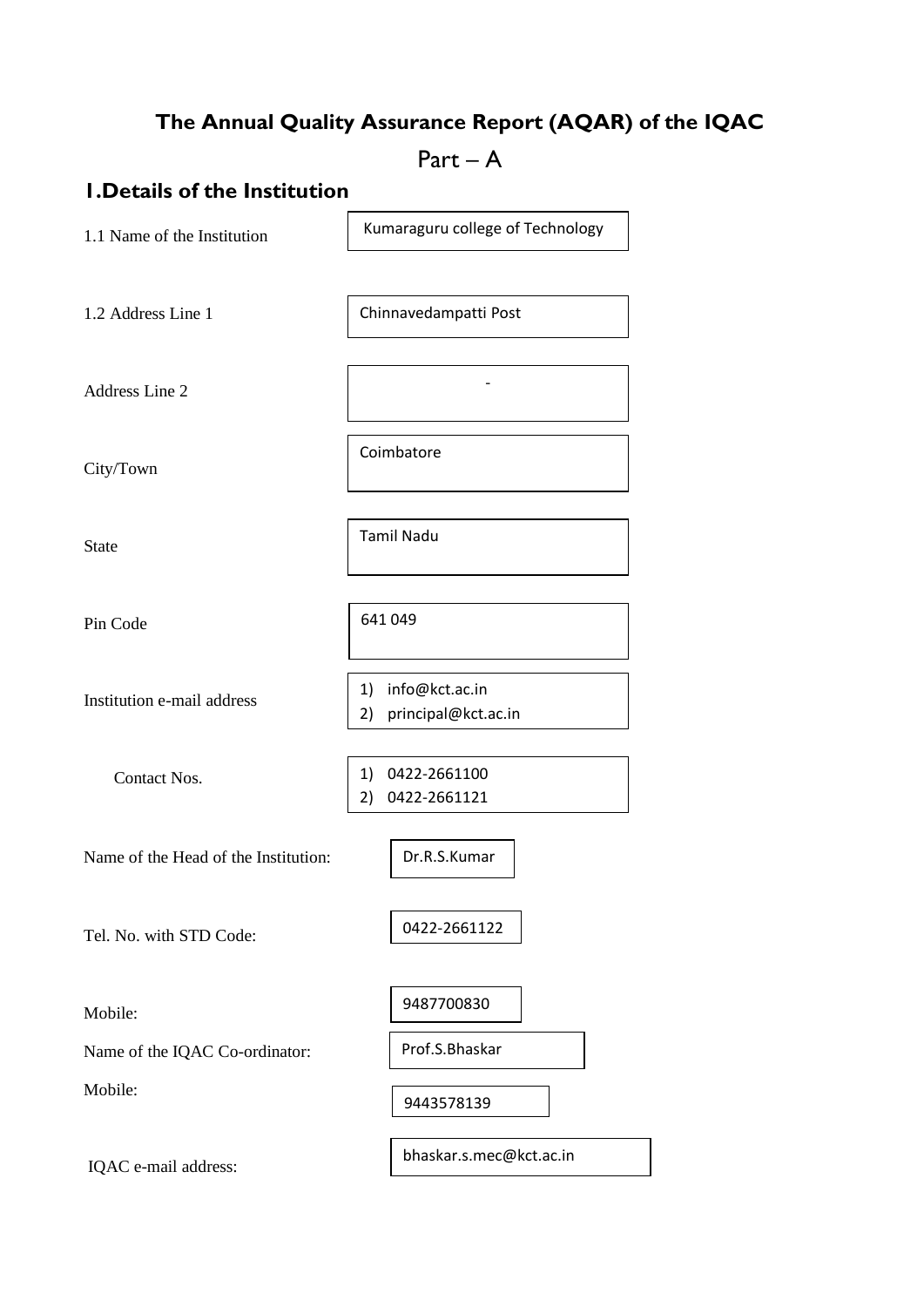### 1.3 **NAAC Track ID:**

TNCOGN13763

1.4 **NAAC Executive Committee No. &Date:**

F.No.19.26/EC(SC-19)/DO/2016/7.2,dated 2ed December 2016

1.5Website address:

www.kct.ac.in

Web-link of the AQAR:

http://www.kct.ac.in/wp-content/uploads/2015/10/AQAR-2016-17.pdf

1.6Accreditation Details: NAAC

| <b>CGPA</b><br>Sl.No.<br>Cycle<br>Grade |             | Year of | Validity |      |               |        |
|-----------------------------------------|-------------|---------|----------|------|---------------|--------|
|                                         |             |         |          |      | Accreditation | Period |
|                                         | $1st$ Cycle | В       | 2.67     | 2009 | 5 Years       |        |
| 2                                       | $2nd$ Cycle | Α       | 3.21     | 2016 | 5 Years       |        |
| 3                                       | 3rd Cycle   |         |          |      |               |        |
|                                         | $4th$ Cycle |         |          |      |               |        |

1.7 Date of Establishment of IQAC : DD/MM/YYYY

09/06/2009

### **1.8 AQAR for the year**

2016-2017

1.9Details of the previous year's AQAR submitted to NAAC after the latest Assessment and Accreditation by NAAC

| 1.   | AQAR2010-11               | <sub>on</sub> | 10.4.2012  |                                                                          |
|------|---------------------------|---------------|------------|--------------------------------------------------------------------------|
| ii.  | AQAR 2011-2012            | <sub>on</sub> | 20.05.2013 |                                                                          |
| iii. | AQAR 2012-2013            | <sub>on</sub> | 05.03.2014 |                                                                          |
| iv.  | AQAR 2013-2014            | on            | 12.02.2015 |                                                                          |
| V.   | AQAR 2014-2015            | <sub>on</sub> | 05.04.2016 |                                                                          |
| vi.  | AQAR 2015-2016            | on            | 22.10.2016 |                                                                          |
|      | 1.10Institutional Status  | University    | State      | $\checkmark$<br>Central<br>$\overline{\phantom{a}}$<br>Deemed<br>Private |
|      | <b>Affiliated College</b> |               | Yes        | N <sub>o</sub>                                                           |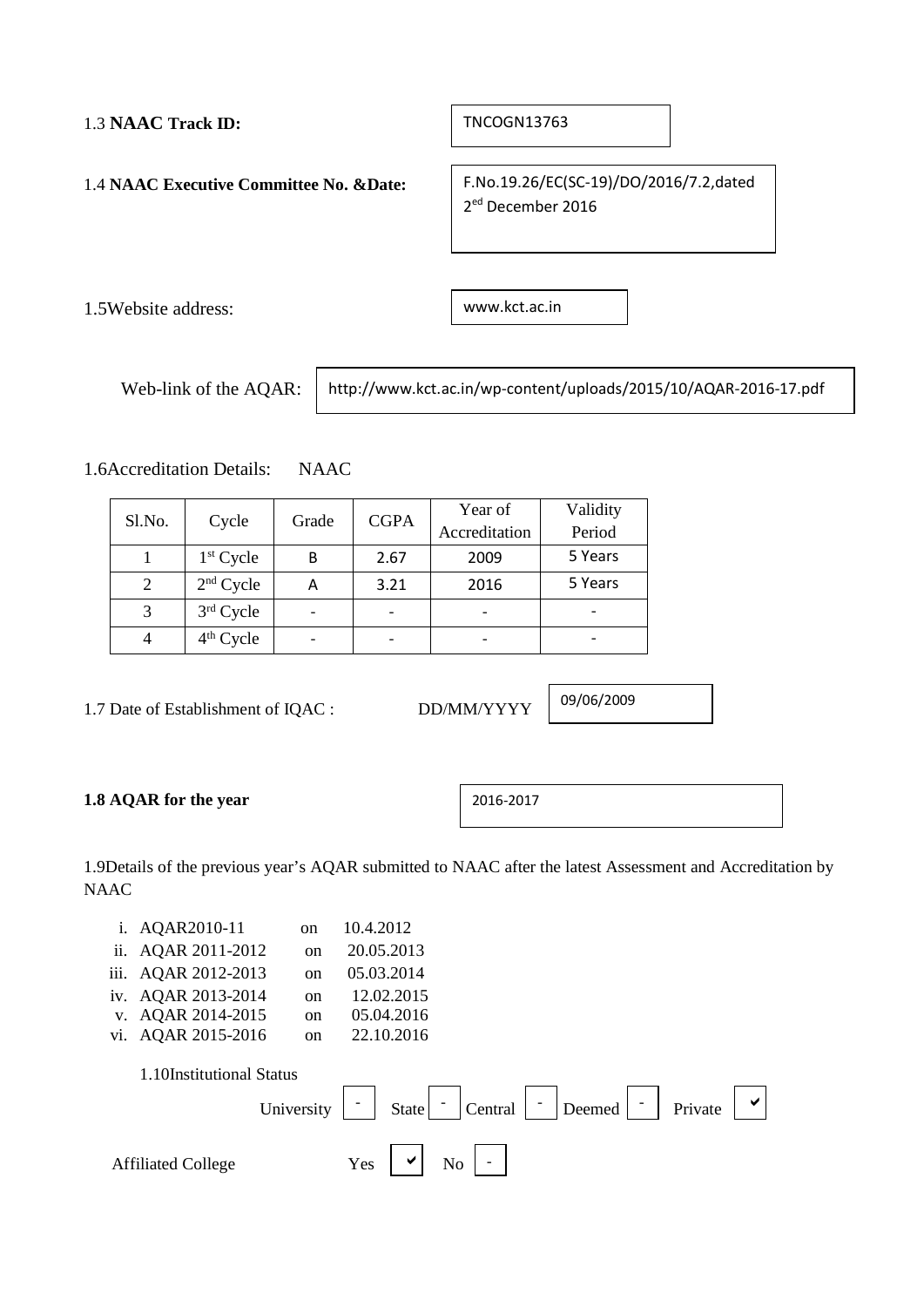| <b>Constituent College</b><br>Yes<br>No                              |
|----------------------------------------------------------------------|
| Autonomous college of UGC<br>Yes<br>N <sub>o</sub>                   |
| Regulatory Agency approved Institution AICTE<br>Yes<br>Nо            |
| Co-education<br>Type of Institution<br>Men<br>Women                  |
| Urban<br>Tribal<br>Rural                                             |
| UGC 12B<br>UGC 2(f)<br><b>Financial Status</b><br>Grant-in-aid       |
| Grant-in-aid +Self FinancingTo<br>Self-financing                     |
| 1.11Type of Faculty/Programme                                        |
| Commerce<br>PEI(Phys Edu)<br>Science<br>Arts<br>Law                  |
| TEI (Edu)<br>Engineering<br><b>Health Science</b><br>Management<br>✔ |
| Others(Specify)                                                      |
|                                                                      |
| 1.12Name of the Affiliating University<br>Anna University, Chennai   |

1.13 Special status conferred by Central/ State Government-- UGC/CSIR/DST/DBT/ICMR etc

| Autonomy by State/Central Govt. / University |                     |  |
|----------------------------------------------|---------------------|--|
| University with Potential for Excellence     | UGC-CPE             |  |
| <b>DST Star Scheme</b>                       | <b>UGC-CE</b>       |  |
| UGC-Special Assistance Programme             | <b>DST-FIST</b>     |  |
| UGC-Innovative PG programmes                 | Any other (Specify) |  |
| <b>UGC-COP Programmes</b>                    |                     |  |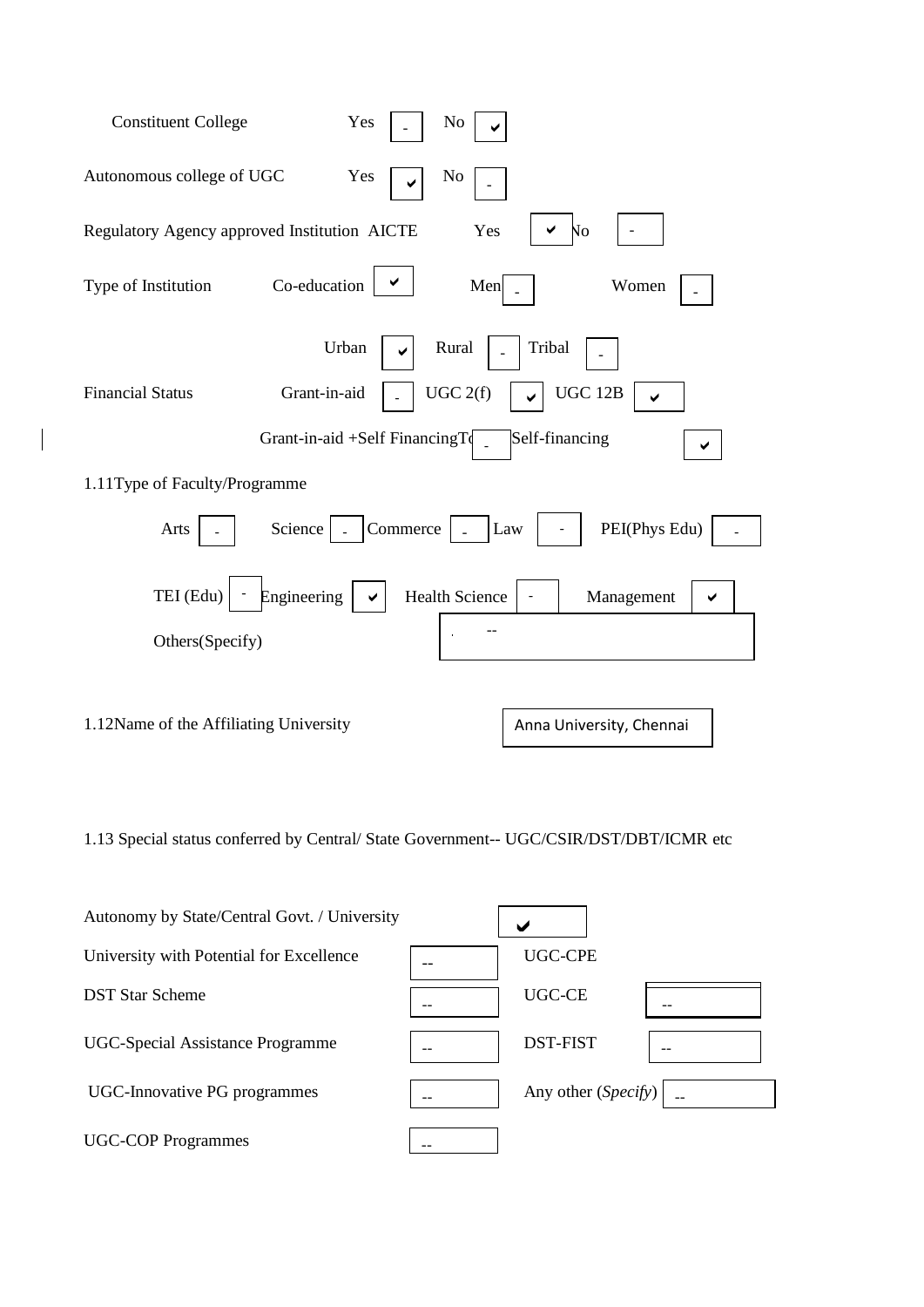# **2. IQACComposition and Activities**

| 2.1No. of Teachers                                                                             | 16                                                         |
|------------------------------------------------------------------------------------------------|------------------------------------------------------------|
| 2.2No. of Administrative/Technical staff                                                       | 3                                                          |
| 2.3No. of students                                                                             | $\overline{2}$                                             |
| 2.4No. of Management representatives                                                           | 1                                                          |
| 2.5No. of Alumni                                                                               | $\mathbf{1}$                                               |
| 2. 6No. of any other stakeholder and                                                           |                                                            |
| Community representatives                                                                      |                                                            |
| 2.7 No. of Employers/ Industrialists                                                           |                                                            |
| 2.8 No. of other External Experts                                                              |                                                            |
| 2.9 Total No. of members                                                                       | 23                                                         |
| 2.10No. of IQAC meetings held<br>2.11 No. of meetings with various stakeholders:               | 12<br>lity<br>No.<br>3<br>$\overline{2}$                   |
| Non-Teaching Staff and Students                                                                | $\overline{2}$<br>Others<br>mi<br>$\overline{2}$           |
| 2.12Has IQAC received any funding from UGC during the year?                                    | No<br>Yes                                                  |
| If yes, mention the amount                                                                     |                                                            |
| 2.13 Seminars and Conferences (only quality related)                                           |                                                            |
| (i) No. of Seminars/Conferences/ Workshops/Symposia organized by the IQAC                      |                                                            |
| Total No's.<br>International<br>25                                                             | National<br><b>Institution Level</b><br><b>State</b><br>25 |
| Awareness on NAAC accreditation<br>(ii) Themes<br>Outcome based education<br>Teaching pedagogy | Quality of the question paper with revised Blooms taxonomy |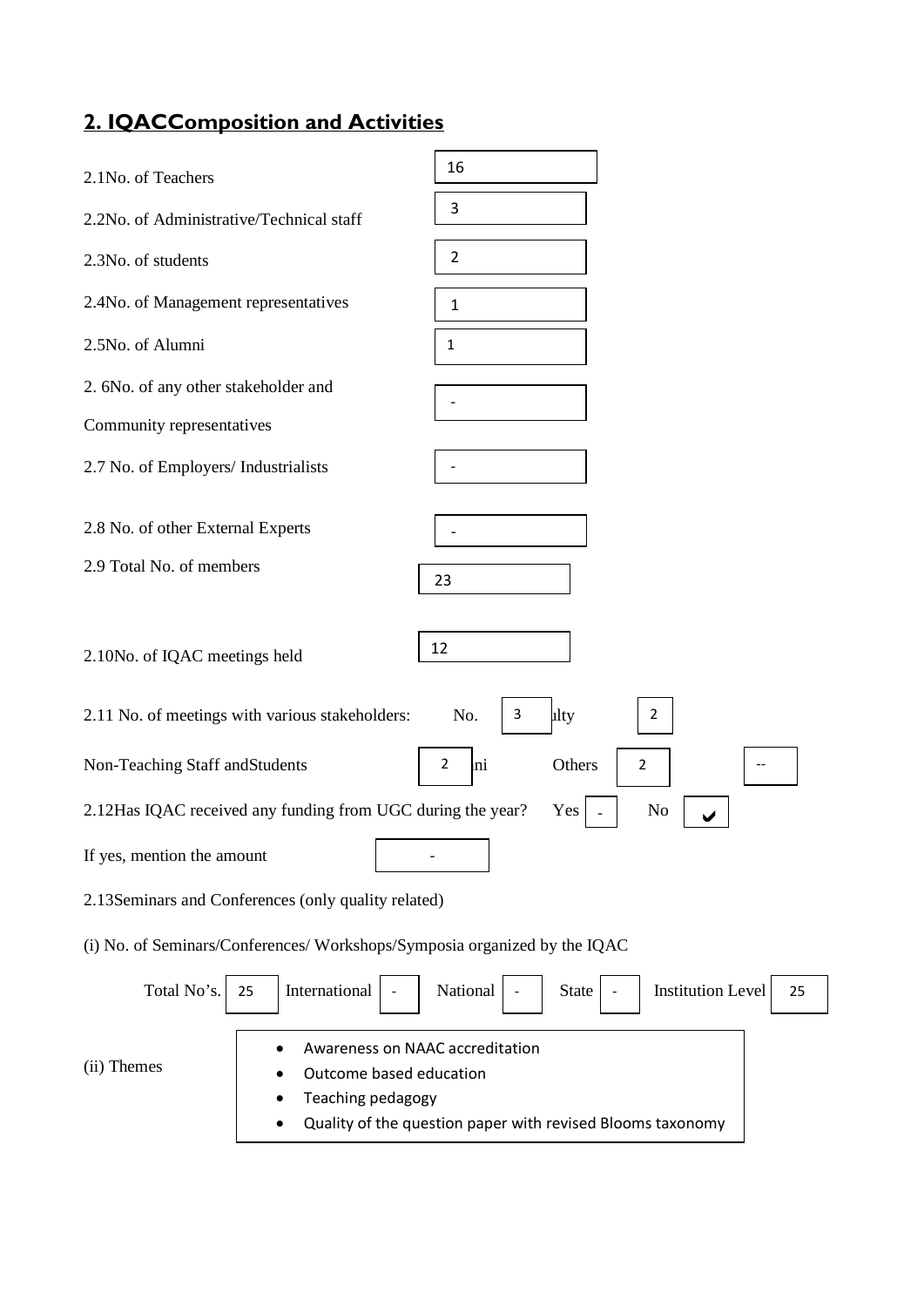### 2.14Significant Activities and contributions made by IQAC

|           | Developing systems and conducting training programs to meet accreditation        |
|-----------|----------------------------------------------------------------------------------|
|           | requirements.                                                                    |
|           | Revamping the curriculum & syllabus to make students employable and also         |
|           | inculcate in them an interest for research.                                      |
| $\bullet$ | Incorporating sore of the best practices being followed in reputed institutions. |
|           | Encouraging faculty to publish paper in reputed Journals.                        |
|           | Encouraging faculty to apply for funded projects.                                |
| $\bullet$ | Setting up of Department of Academics (DOA) which takes care of planning,        |
|           | Execution and auditing of academic activities.                                   |
|           | CBCS (FCLF - Flexible and Comprehensive learning framework). UGC has come        |
|           | up with CBCs program in which students have a choice to choose from the          |
|           | prescribed courses, which are referred as core, elective or minor or soft skill  |
|           | courses and they can learn at their pace. The CBCS allows students and easy      |
|           | mode of mobility to various educational institutions spread across the world     |
|           | along with a facility of transfer of credits earned by the students.             |
|           | KCT worked on its own idea of implementing this CBCS system and has              |
|           | developed FCLF. The FCLF aims at being holistic, comprehensive and gives the     |
|           | students a broad exposure to various disciplines outside of their traditional    |
|           | domain. FCLF offers a cafeteria approach in which students can choose            |
|           | courses of their own choice.                                                     |

2.15Plan of Action by IQAC/Outcome

The plan of action chalked out by the IQAC in the beginning of the year towards quality Enhancement and the outcome achieved by the end of the year \*

| Plan of Action                          | Achievements           |
|-----------------------------------------|------------------------|
| Student management system               | Modified and upgraded  |
| Purchase management system              | Modified and upgraded  |
| Alumni meeting India and abroad         | Organised              |
| Streamlining budgets                    | Modified and upgraded  |
| Parking facilities                      | Upgraded               |
| Revamping of UG curriculum and syllabus | completed              |
| Revamping of PG curriculum and syllabus | <b>Process Started</b> |
| Introduction of FCLF                    | completed              |
| New features in Regulation $17(R17)$    | completed              |
| New reforms in assessment methods       | Introduced             |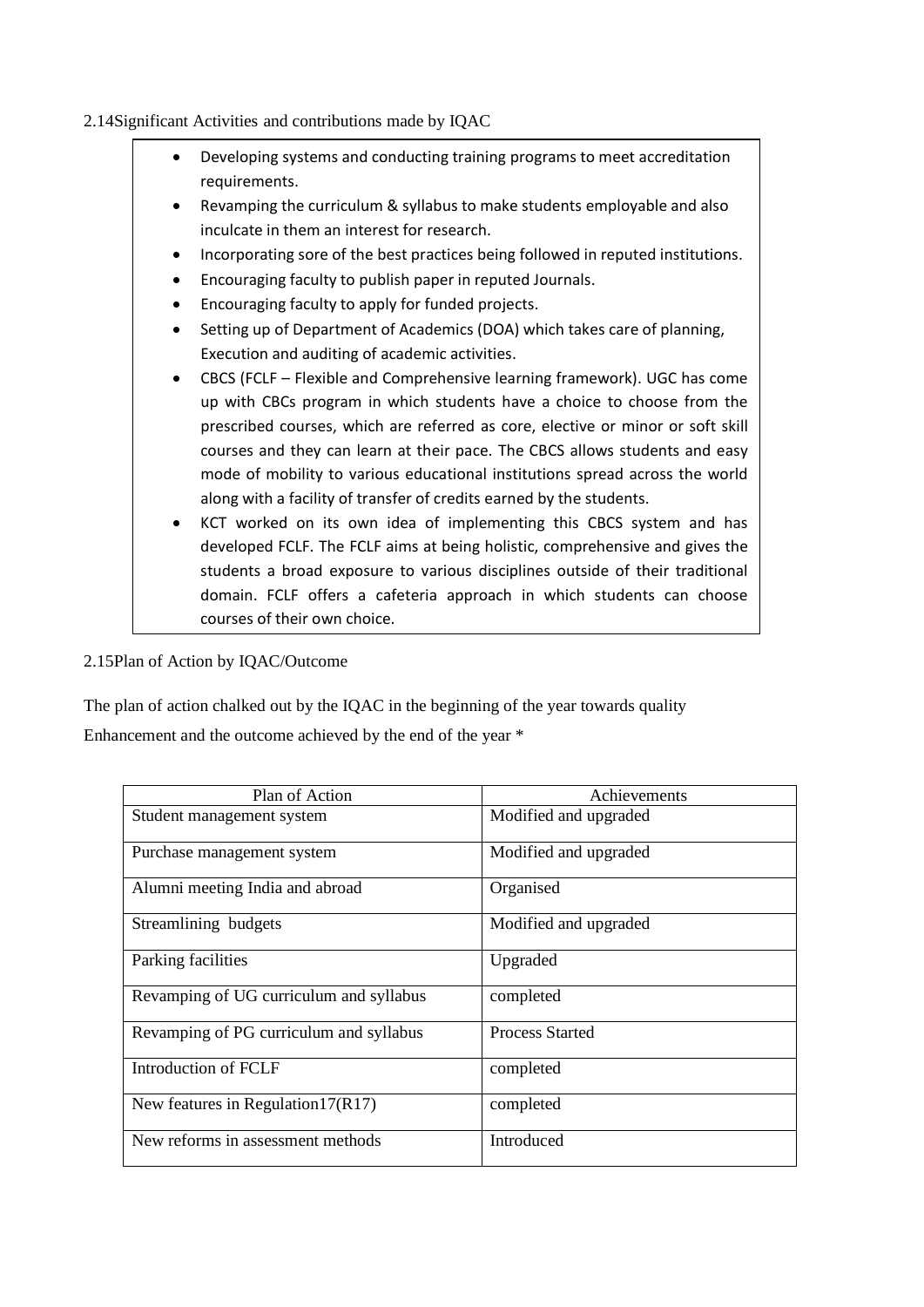| 2.16Whether the AQAR was placed instatutory body Yes                                                                   |  |
|------------------------------------------------------------------------------------------------------------------------|--|
| Management $\begin{bmatrix} 1 & 1 \\ 1 & 1 \end{bmatrix}$ ate any other $\begin{bmatrix} 1 & 1 \\ 1 & 1 \end{bmatrix}$ |  |
| Provide the details of the action taken:                                                                               |  |

| Results                              | : Measures have been taken to improve<br>the results by identifying weak learners<br>and conducting special classes after<br>regular college hours. This produced<br>good results |
|--------------------------------------|-----------------------------------------------------------------------------------------------------------------------------------------------------------------------------------|
|                                      | drastic changes in<br>curriculum<br>$\alpha$<br>syllabus by updating them to produce<br>employable engineers                                                                      |
| Interactions with industry           | : Centres of excellence were setup in<br>association with industries and many<br>one credit courses are handled by<br>industry people.                                            |
| Improvement in research publications | : Steps have been taken to improve the<br>scientific publications in reputed<br>journals                                                                                          |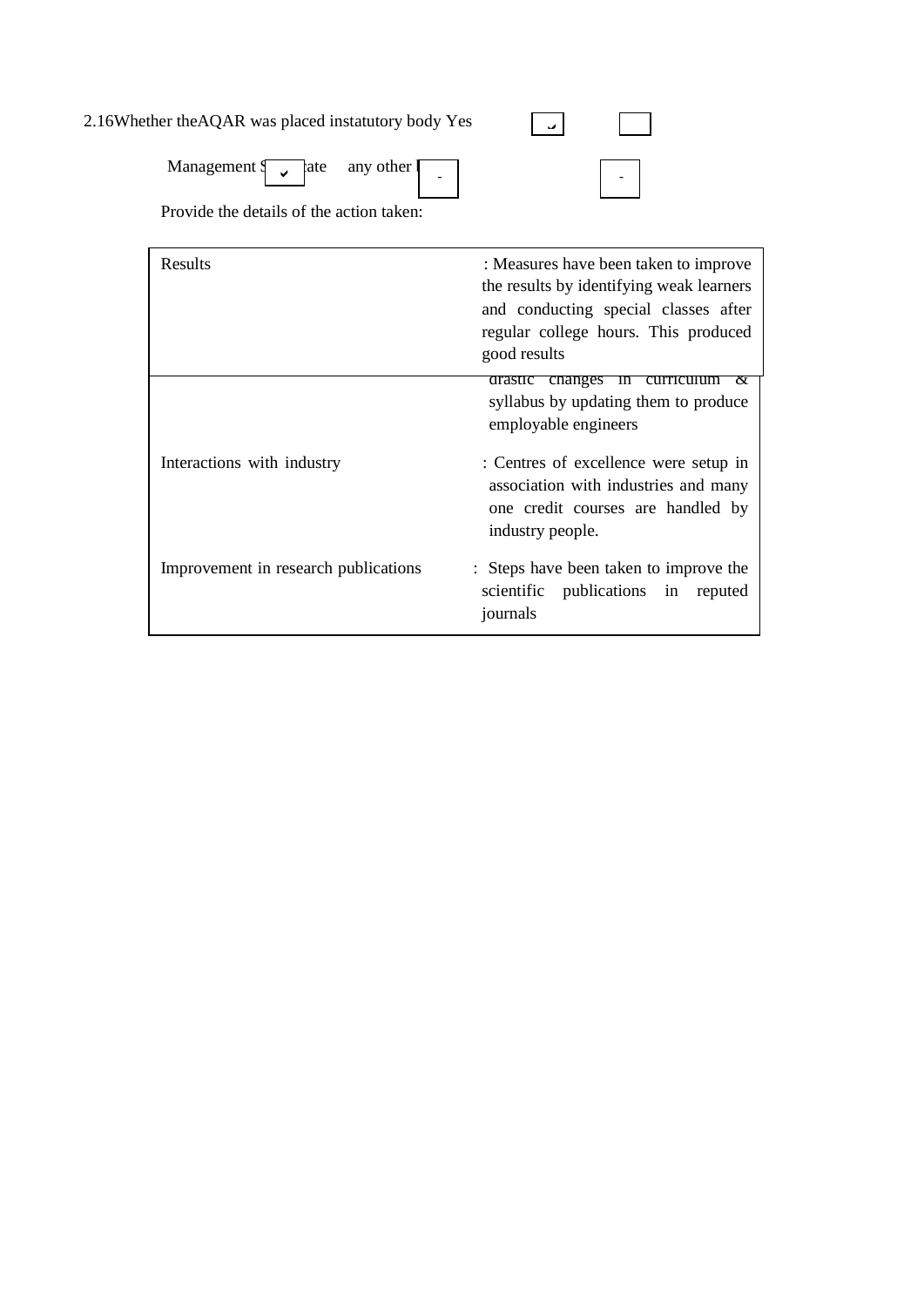# Part – B **Criterion – I**

# **1. Curricular Aspects**

| Level of the<br>Programme | ັ<br>Number of<br>existing<br>Programmes | Number of<br>programmes added<br>during the year | Number of<br>self-financing<br>programmes | Number of value<br>added / Career<br>Oriented<br>programmes |
|---------------------------|------------------------------------------|--------------------------------------------------|-------------------------------------------|-------------------------------------------------------------|
| PhD                       | 10                                       |                                                  | 10                                        |                                                             |
| PG                        | 14                                       |                                                  | 14                                        |                                                             |
| <b>UG</b>                 | 13                                       |                                                  | 13                                        |                                                             |
| PG Diploma                |                                          | $\overline{\phantom{0}}$                         | $\qquad \qquad \blacksquare$              |                                                             |
| AdvancedDiploma           |                                          |                                                  |                                           |                                                             |
| Diploma                   |                                          |                                                  |                                           |                                                             |
| Certificate               |                                          | $\qquad \qquad \blacksquare$                     | -                                         |                                                             |
| Others                    |                                          |                                                  |                                           |                                                             |
| <b>Total</b>              | 37                                       | $\overline{\phantom{0}}$                         | 37                                        |                                                             |
| Interdisciplinary         |                                          |                                                  |                                           |                                                             |
| Innovative                |                                          |                                                  |                                           |                                                             |

1.1 Details about Academic Programmes

1.2 (i) Flexibility of the Curriculum: CBCS/Core/Elective option / Open options (ii) Pattern of programmes:

| Pattern   | Number of programmes |  |
|-----------|----------------------|--|
| Semester  | 27 (UG & PG)         |  |
| Trimester |                      |  |
| Annual    |                      |  |

1.3Feedback from stakeholders\*Alumni Parents EmployersStudents

v | v | v | v | v | v



Mode of feedback:Online ManualCo-operating schools (for PEI)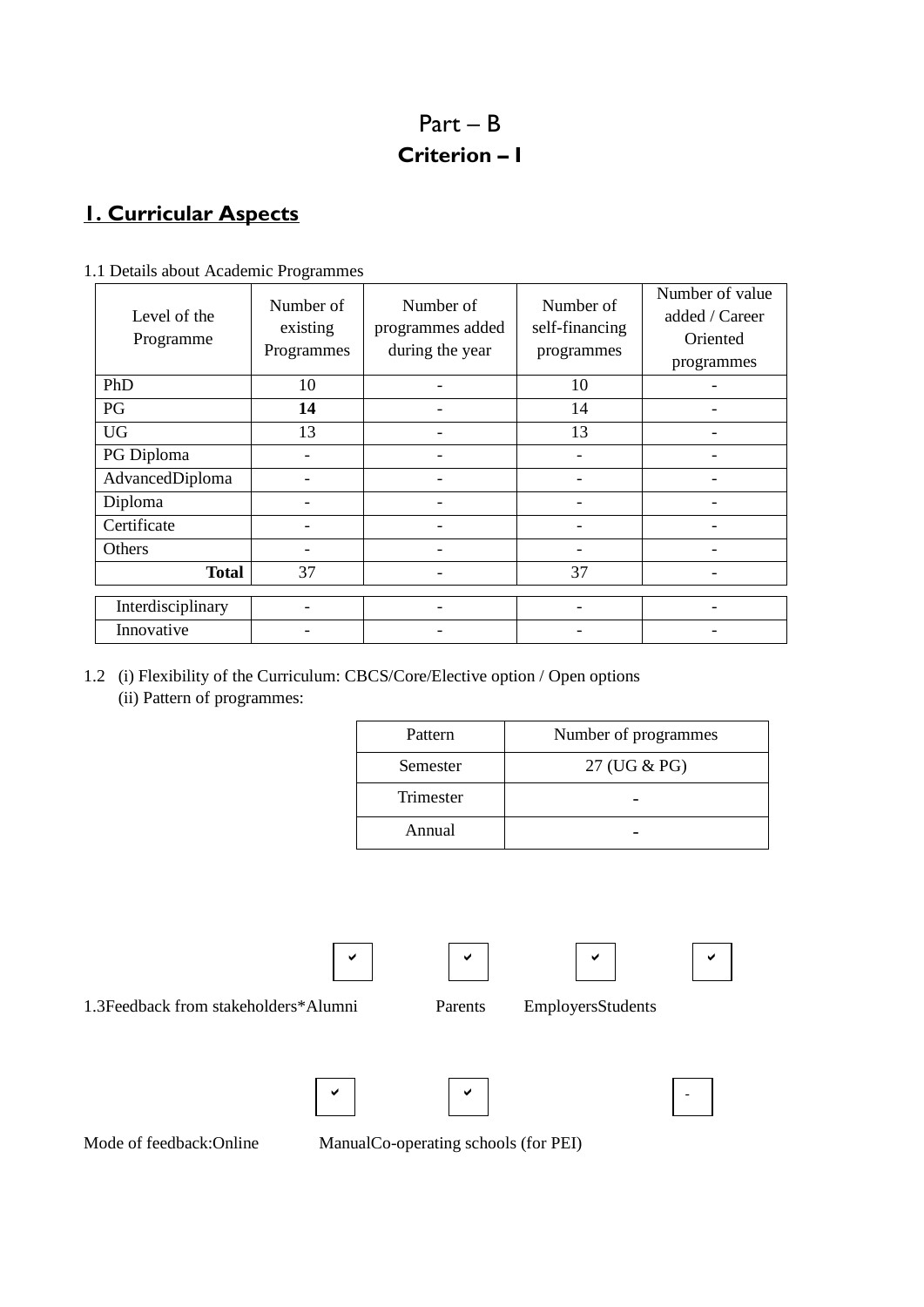#### 1.4 Whether there is any revision/update of regulation or syllabi, if yes, mention their salient aspects.

Kumaraguru college of Technology envisions to nurture knowledge skills and attitude and values of the aspiring youth, to enable them to become global citizens and towards the process the institution has evolved a flexible integrated academic curriculum. KCT introduced OBE in 2014 and CBCS in 2015, which emphasised on honing the skills and the knowledge of the graduates.

KCT embarked on ambitious project in Dec 2016 to develop a new academic regulation curriculum frame work and syllabi of its UG program. This effort was undertaken to address the present challenges in education system and also to be ahead of the curve with respect to innovative practices. The guiding principle was to be man making and nation building. Towards the above purposes a think tank comprising of nine faculty were put together to exclusively work on identifying and addressing the challenges.

The team of extensive deliberations, debate and analysis presented the suggestions, prepare the regulation 2 017(R17). The regulation includes pedagogy changes leading to learner centric academic ecosystem and a flexible curricular frame work.

1.5 Any new Department/Centre introduced during the year. If yes, give details.

No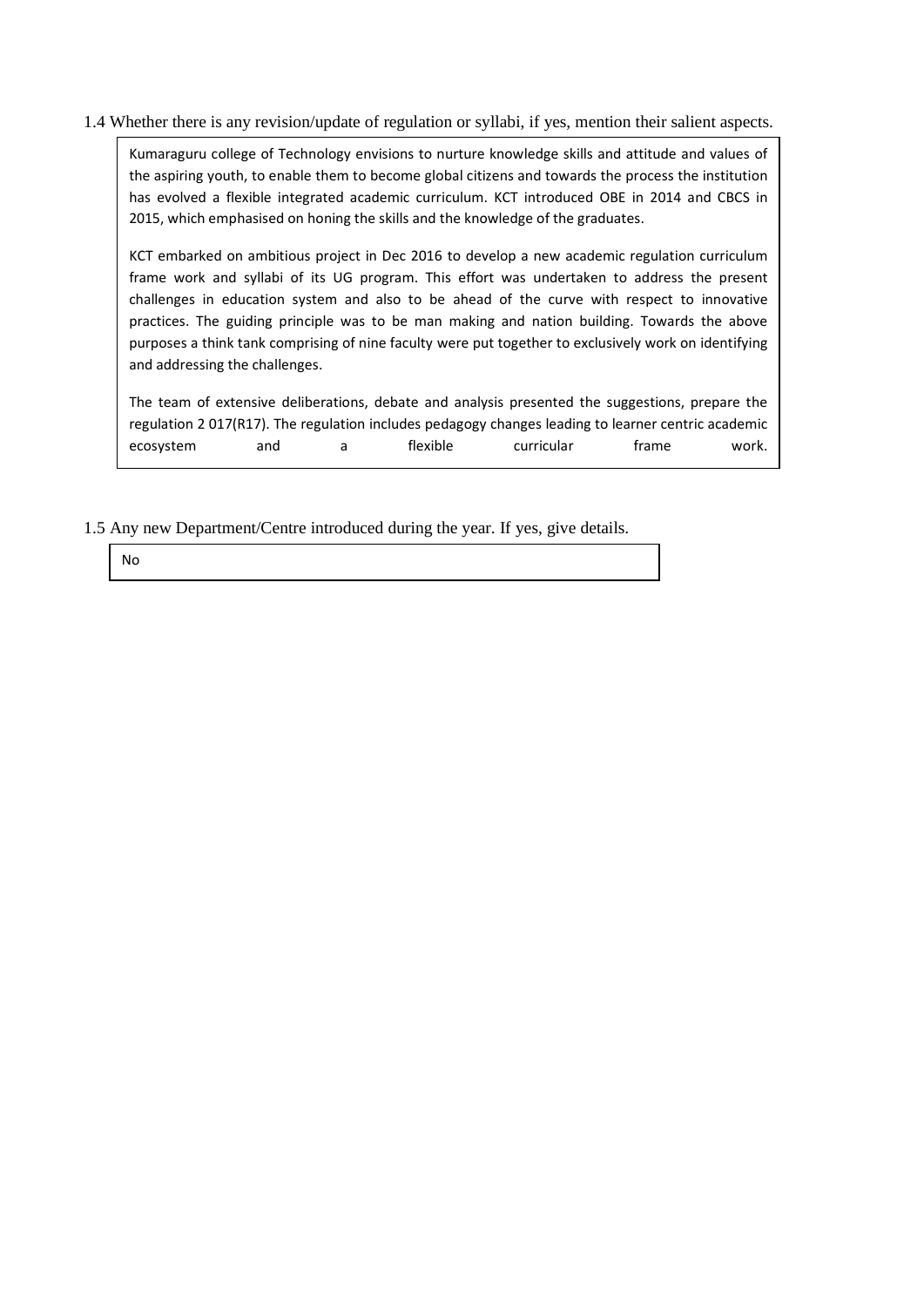### **Criterion – II**

# **2. Teaching, Learning and Evaluation**

2.1 Total No. of permanent faculty

| Total |     | Asst. Professors   Associate Professors   Professors |    | <b>Others</b> |
|-------|-----|------------------------------------------------------|----|---------------|
| 387   | 295 | 46                                                   | 44 | 368           |

2.2 No. of permanent faculty with Ph.D.

| 2.3 No. of Faculty Positions<br>Recruited $(R)$ and Vacant $(V)$ during<br>the year | Asst.<br>Professors |              | Associate<br>Professors |    | Professors |    | Others |       | Total |    |
|-------------------------------------------------------------------------------------|---------------------|--------------|-------------------------|----|------------|----|--------|-------|-------|----|
|                                                                                     | $\mathbf R$         | $\mathbf{V}$ |                         |    | R          |    | R      |       |       |    |
|                                                                                     | 36                  |              |                         | 20 |            | -- | 41     | $- -$ | 46    | 22 |

117

2.4 No. of Guest and Visiting faculty and Temporary faculty

2.5Faculty participation in conferences and symposia:

| No. of Faculty          | International level | National level | State level |
|-------------------------|---------------------|----------------|-------------|
| Attended                |                     | 44             |             |
| Presented papers        | 271                 | 107            |             |
| <b>Resource Persons</b> |                     |                |             |

2.6Innovative processes adopted by the institution in Teaching and Learning:

On-line test, group presentation, opens book test, MOOC / NPTEL courses, activity based teaching methods

2.7Total No. of actual teaching days

| 180 |  |
|-----|--|
|-----|--|

Duringthis academic year

2.8Examination/ Evaluation Reforms initiated by

the Institution(for example: Open Book Examination,Bar Coding, Double Valuation, Photocopy, Online MultipleChoice Questions)

> Photo copy of answer booklets, online multiple choice questions, group presentation, Dummy number based evaluation for internal and end semester examinations, OMR based result processing and online objective type assignment, test.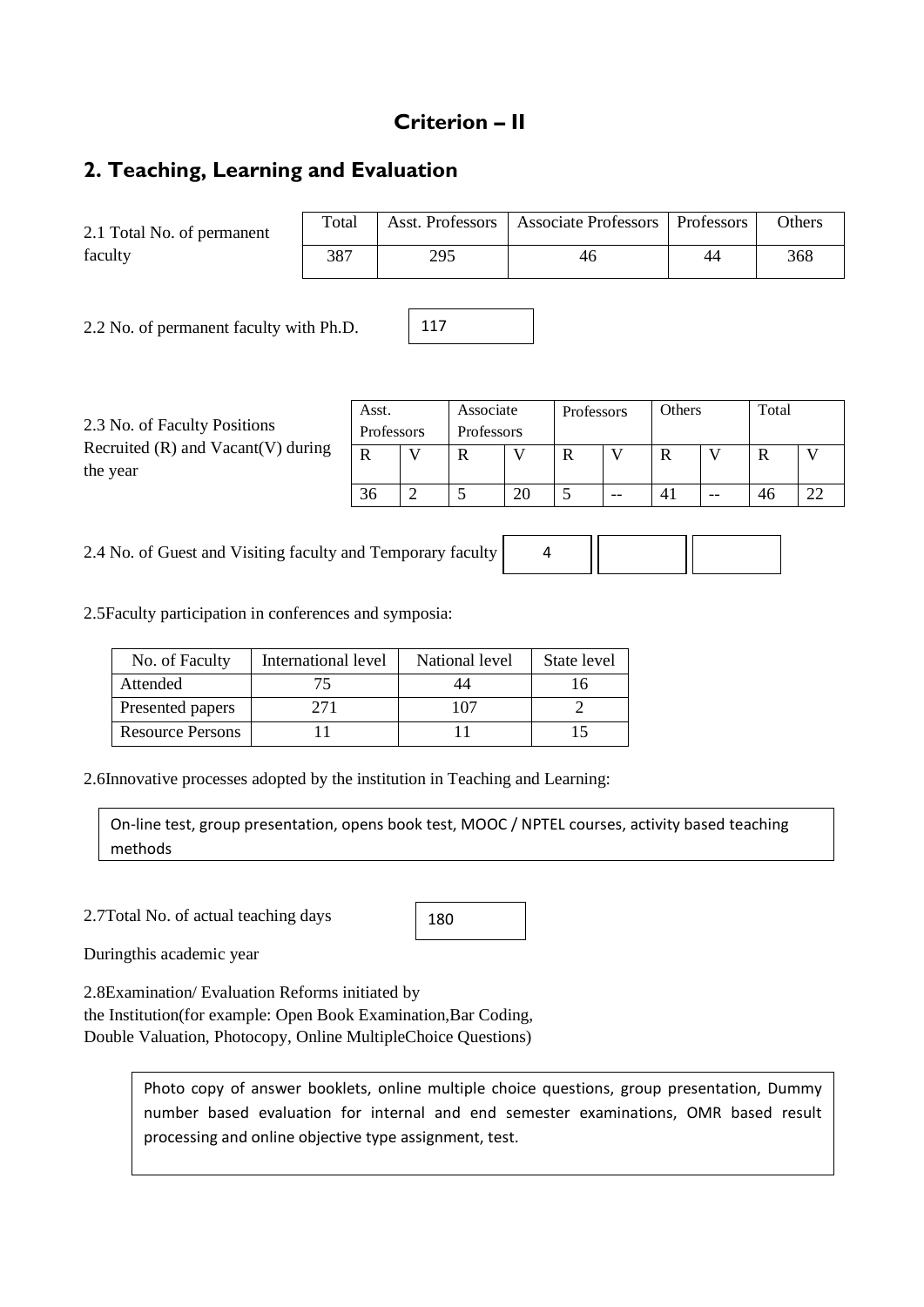### 2.9 No. of faculty members involved in curriculum

Restructuring/revision/syllabus development

As member of Board of Study/Faculty/Curriculum Development workshop

2.10Average percentage of attendance of students

| 94 |  |
|----|--|

### 2.11 Course/Programme wise Distribution of pass percentage:

|                                                                                               | Total no. of         |                                     |       | Division |                              |        |
|-----------------------------------------------------------------------------------------------|----------------------|-------------------------------------|-------|----------|------------------------------|--------|
| Title of the Programme                                                                        | students<br>appeared | <b>Distinction</b><br>$\frac{0}{0}$ | $I\%$ | II %     | $III$ %                      | Pass % |
| <b>B.E. CIVIL ENGINEERING</b>                                                                 | 135                  | 17.89                               | 69.11 | 13.01    | $\overline{\phantom{0}}$     | 91.11  |
| B.E. AERONAUTICAL ENGINEERING                                                                 | 64                   | 19.23                               | 76.92 | 3.85     | $\qquad \qquad \blacksquare$ | 81.25  |
| B.E. MECHANICAL ENGINEERING                                                                   | 211                  | 12.77                               | 84.57 | 2.66     | $\overline{\phantom{0}}$     | 89.10  |
| <b>B.E. MECHATRONICS ENGINEERING</b>                                                          | 62                   | 5.66                                | 73.58 | 20.75    | $\qquad \qquad \blacksquare$ | 85.48  |
| B.E. ELECTRICAL AND ELECTRONICS ENGINEERING                                                   | 139                  | 28.57                               | 70.68 | 0.75     | -                            | 95.68  |
| <b>ELECTRONICS</b><br><b>AND</b><br><b>INSTRUMENTATION</b><br>B.F.<br><b>ENGINEERING</b>      | 69                   | 16.67                               | 74.24 | 9.09     | $\overline{\phantom{a}}$     | 95.65  |
| <b>ELECTRONICS</b><br><b>COMMUNICATION</b><br><b>AND</b><br><b>B.E.</b><br><b>ENGINEERING</b> | 203                  | 14.67                               | 66.85 | 18.48    | $\overline{\phantom{0}}$     | 90.64  |
| <b>B.E. COMPUTER SCIENCE AND ENGINEERING</b>                                                  | 134                  | 7.38                                | 75.41 | 17.21    | $\overline{\phantom{0}}$     | 91.04  |
| <b>B.E. AUTOMOBILE ENGINEERING</b>                                                            | 71                   | 11.29                               | 80.65 | 8.06     | $\overline{\phantom{a}}$     | 87.32  |
| B.TECH. INFORMATION TECHNOLOGY                                                                | 59                   | 7.14                                | 76.79 | 16.07    | $\qquad \qquad \blacksquare$ | 94.92  |
| <b>B.TECH. TEXTILE TECHNOLOGY</b>                                                             | 66                   | 11.76                               | 76.47 | 11.76    | $\overline{\phantom{0}}$     | 77.27  |
| <b>B.TECH. FASHION TECHNOLOGY</b>                                                             | 53                   | 10.87                               | 86.96 | 2.17     | $\overline{\phantom{a}}$     | 86.79  |
| <b>B.TECH. BIO TECHNOLOGY</b>                                                                 | 59                   | 15.52                               | 82.76 | 1.72     | $\overline{\phantom{a}}$     | 98.31  |

|                                       | Total no. of         | Division                            |       |         |                              |        |  |
|---------------------------------------|----------------------|-------------------------------------|-------|---------|------------------------------|--------|--|
| Title of the Programme                | students<br>appeared | <b>Distinction</b><br>$\frac{0}{0}$ | $I\%$ | $\Pi$ % | $III$ %                      | Pass % |  |
| M.E. STRUCTURAL ENGINEERING           | 17                   | 23.53                               | 76.47 |         |                              | 100    |  |
| M.E. CAD / CAM                        | 8                    | 50.00                               | 50.00 |         |                              | 100    |  |
| M.E. ENERGY ENGINEERING               | 8                    | 25.00                               | 75.00 |         |                              | 100    |  |
| M.E. INSUSTRIAL ENGINEERING           | 11                   | 27.27                               | 72.73 |         | ۰                            | 100    |  |
| M.E. POWER ELECTRONICS ENGINEERING    | 13                   | 38.46                               | 61.54 |         |                              | 100    |  |
| M.E. EMBEDDED SYSTEMS                 | 13                   | 53.85                               | 46.15 |         |                              | 100    |  |
| M.E. APPLIED ELECTRONICS              | 11                   | 27.27                               | 72.73 |         | $\qquad \qquad \blacksquare$ | 100    |  |
| M.E. COMMUNICATION SYSTEMS            | 14                   | 15.38                               | 84.62 |         |                              | 92.86  |  |
| M.E. COMPUTER SCIENCE AND ENGINEERING | 19                   | 11.76                               | 88.24 |         |                              | 89.47  |  |
| M.TECH. BIO TECHNOLOGY                | 7                    | 16.67                               | 83.33 |         |                              | 85.71  |  |
| MASTER OF COMPUTER APPLICATIONS       | 134                  | 6.86                                | 91.18 | 1.96    | -                            | 76.12  |  |
| MASTER OF BUSINESS ADMINISTRATION     | 174                  | 0.63                                | 94.38 | 5       |                              | 91.95  |  |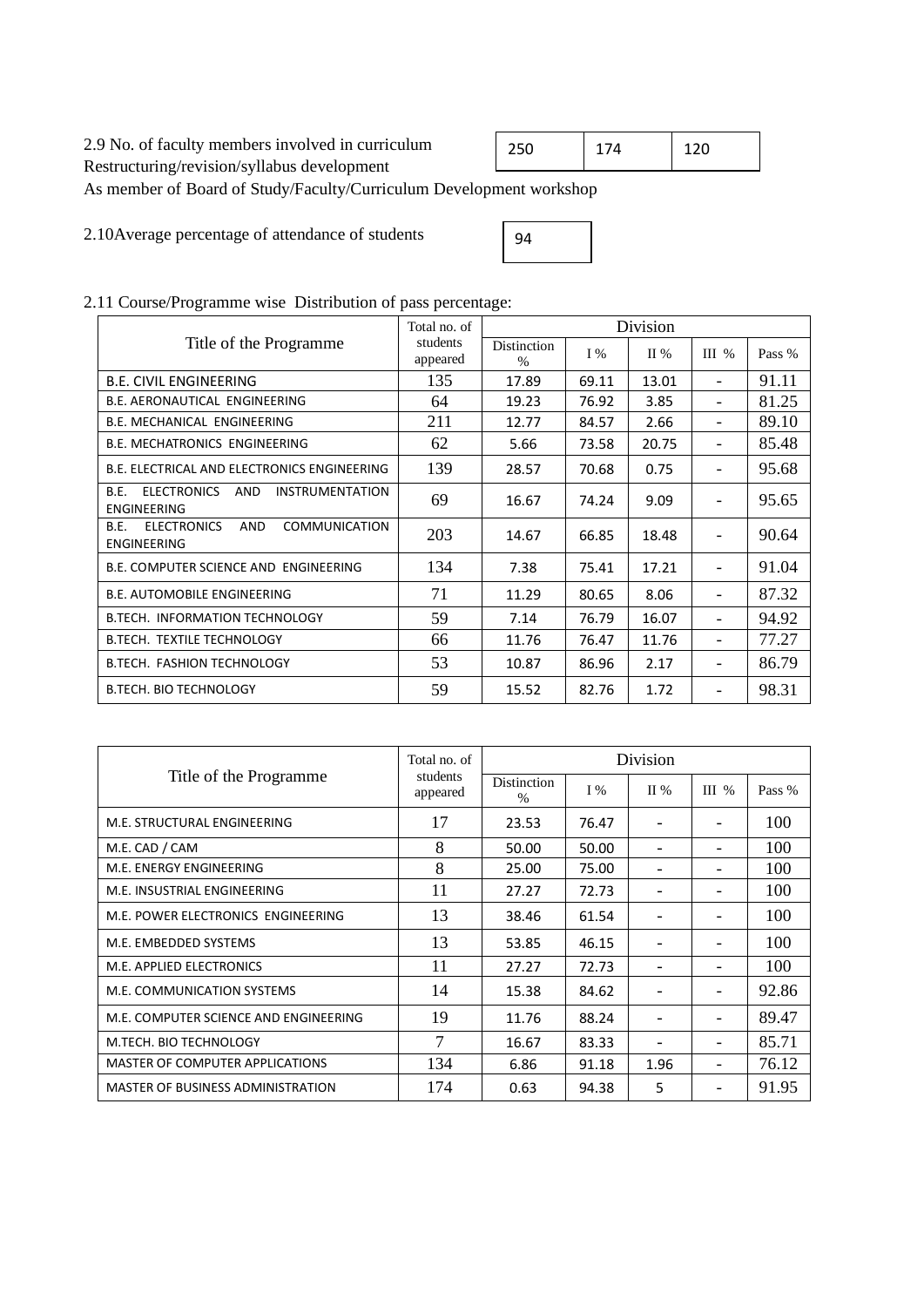2.12How does IQAC Contribute/Monitor/Evaluate the Teaching & Learning processes:

The IQAC monitor the academic process. Regular auditing of the classes handled by faculty, the class notes and the laboratory classes are monitored at random without giving any prior intimation. Similarly the question paper set by the faculty and also the valued answer books are audited. Apart from these, the mentor mentee meeting, class committee meetings and result analysis meeting conducted after every internal test are also monitored by audit cell

| <b>Faculty / Staff Development Programs</b>    | Number of faculty<br>benefitted |
|------------------------------------------------|---------------------------------|
| Refresher courses                              | 35                              |
| UGC - Faculty Improvement Program              | 41                              |
| HRD programs                                   | 25                              |
| Orientation programs                           | 13                              |
| Faculty exchange program                       | 16                              |
| Staff training conducted by the university     | 90                              |
| Staff training conducted by other institutions | 78                              |
| Summer / Winter schools, Workshops, etc.       | 19                              |
| Others                                         | 59                              |

2.13Initiativesundertaken towards faculty development:

### 2.14Details of Administrative and Technical staff

| Category                    | Number of<br>Permanent<br><b>Employees</b> | Number of<br>Vacant<br>Positions | Number of<br>permanent<br>positions filled<br>during the Year | Number of<br>positions filled<br>temporarily |
|-----------------------------|--------------------------------------------|----------------------------------|---------------------------------------------------------------|----------------------------------------------|
| <b>Administrative Staff</b> | 210                                        |                                  |                                                               |                                              |
| <b>Technical Staff</b>      | 151                                        |                                  |                                                               | -                                            |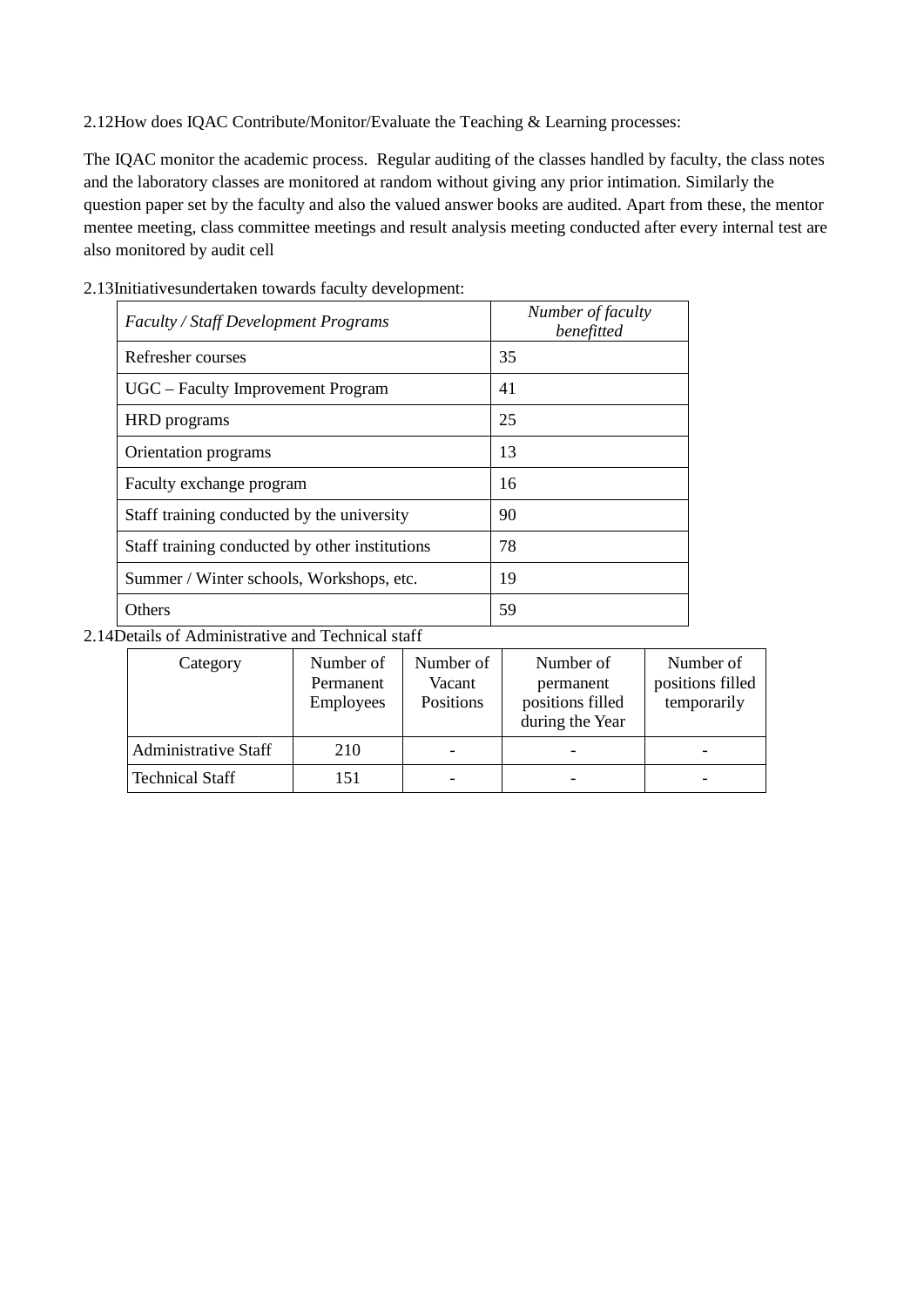# **Criterion – III**

### **3.Research, Consultancy and Extension**

### 3.1 Initiatives of the IQAC in Sensitizing/Promoting Research Climate in the institution

Faculty members are motivated to carry out research which is of societal importance. The research findings are periodically published in national and international journals for which incentives are given to the faculty members. Faculty members receiving external research grant are appreciated by giving best faculty during award functions. Research contributions by the faculty members are duly considered while awarding promotions. Student Research Cell – "Re "is initiated to promote student research Management Funded projects are encouraged among faculty. Encouraging UG and PG students to undertake result oriented research for industry and society; Publish quality papers in refereed journals with high impact factor Best project awards are given to UG and PG students for their project work. As a token of appreciation (Rs.500/-) has been given to deserving students projects at the end of the final year. The institution Faculty are encouraged to enrol for PhD programs with stipend from management; Research oriented seminars and conferences are organized by the departments. Inter departmental research promoted. Industry sponsored research labs, Centres of Excellence and project labs are set up in the college to promote research. Project presentations are being done by students to get awards in inter collegiate programs, national level programs and in international conferences. The management supports by means of KCT Management Projects, Patent Cell, Research Work group etc. where funding and programs are conducted regularly. Financial assistance is given by the KCT Management for in house projects up to Rs.1.50 lakhs. Student Research cell Re' has been initiated and funding is given to student teams for research work ; this has lead to presentation of their work in leading institutions like IIT, SDC etc. and also for patenting any new products or processes developed by the students. Distinguished alumni as well as senior students from other departments are also present in the panel that evaluates the presentation by the students with regard to their research proposals. A cell for filing patents is also being initiated by the institution to help in the patenting process of the research teams of students and faculty. Assistance is given by the patent cell right from filing of patent, publishing in journal, granting of the patent and commercialising the patent. Inter departmental research as well as research teams constituting of II year, III year and IV year students help to nurture research in the institution. The Management of the Institution has also helped faculty to publish high quality papers in good journals indexed in Scopus, Web of Science and Indian Citation Index. Drive to create awareness to publish high quality papers in journals and patent new products is achieved by conducting workshops, national and international conferences, MOUs with research organizations.

### 3.2 Details regarding major projects

|                     | Completed | Jngoing      | Sanctioned  | Submitted |
|---------------------|-----------|--------------|-------------|-----------|
| Number              |           |              |             | 35        |
| Outlay in Rs. Lakhs | 24.9      | 92.2<br>د. ک | 52.<br>JJ.J | 616.27    |

#### 3.3 Details regarding minor projects

|                     | Completed | Ongoing | Sanctioned    | Submitted |
|---------------------|-----------|---------|---------------|-----------|
| Number              |           |         | 10            | 19        |
| Outlay in Rs. Lakhs |           | 6.13    | C CC<br>ل ن ک | 17.63     |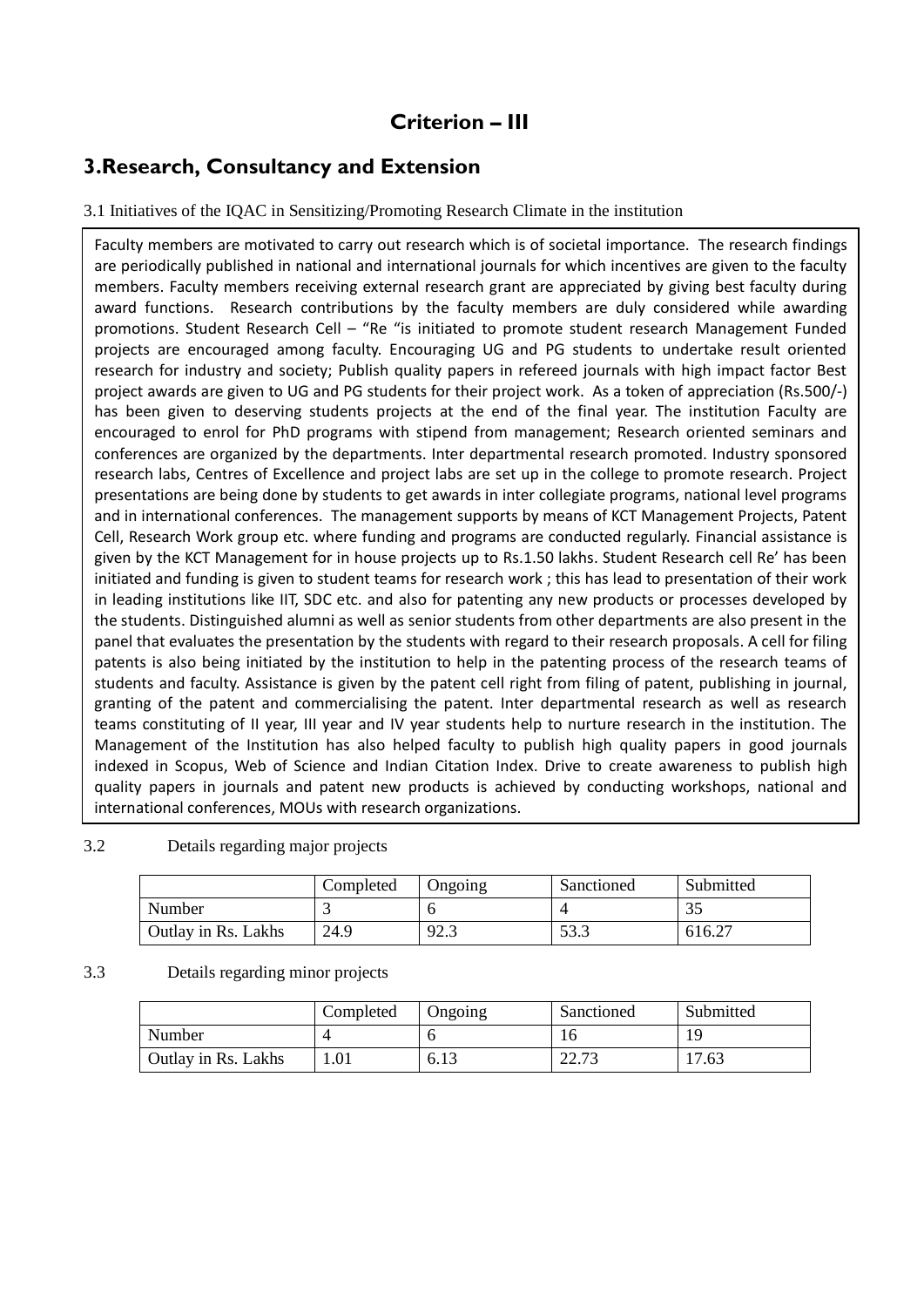### 3.4 Details on research publications

|                          | International | National | Others |
|--------------------------|---------------|----------|--------|
| Peer Review Journals     | 59            |          | --     |
| Non-Peer Review Journals |               |          | --     |
| e-Journals               |               |          | --     |
| Conference proceedings   | 148           |          | --     |

3.5 Details on Impact factor of publications:

| <b>Range</b> | $0.8 - 2.5$ | Average | - | h-index | $\sim$<br>ΨV | Js. in SCOPU <sup>r</sup><br>Nos. 1n SC |  |  |
|--------------|-------------|---------|---|---------|--------------|-----------------------------------------|--|--|
|--------------|-------------|---------|---|---------|--------------|-----------------------------------------|--|--|

3.6 Research funds sanctioned and received from various funding agencies, industry and other organisations

| Nature of the Project             | Duration<br>Year | Name of the<br>funding Agency                              | Total grant<br>Sanctioned<br>Rs. | Received<br>Rs. |
|-----------------------------------|------------------|------------------------------------------------------------|----------------------------------|-----------------|
| Major projects                    | $\mathfrak{Z}$   | DST and<br><b>DBT</b>                                      | 39.4                             | 9.9             |
|                                   | $\overline{2}$   | UGC                                                        | 2.4                              | 2.4             |
|                                   | 1                | Government of India, Ministry of<br>Science and Technology | 15.65                            | 15.65           |
|                                   | $\overline{2}$   | <b>DST</b>                                                 | 23.75                            | Yes             |
|                                   | $\overline{2}$   | <b>DST</b>                                                 | 15.65                            | 9.0             |
|                                   | $\overline{2}$   | <b>DST</b>                                                 | 23.75                            | 16.40           |
|                                   | $\mathbf{1}$     | <b>TNSCST</b>                                              | 0.2                              | 0.2             |
|                                   | $\mathbf{1}$     | <b>KCT</b>                                                 | 2.3                              |                 |
| <b>Minor Projects</b>             | June<br>2016     | <b>University Grants Commission</b><br>Project             | 4.6                              |                 |
|                                   | 1                | In house(KCT)                                              | 2.5                              | Yes             |
|                                   | $\mathbf{1}$     | <b>TNSCST</b>                                              | 0.1                              | 0.1             |
|                                   | $\mathbf{1}$     | <b>TNSCST</b>                                              | 0.1                              | 0.1             |
|                                   | $\mathbf{1}$     | <b>TEXAS</b>                                               | 0.1                              | 0.1             |
|                                   | $\overline{2}$   | <b>KCT</b> Management                                      | 1.03                             | 0.40            |
|                                   | $\overline{2}$   | UGC minor project                                          | 2.62                             | nil             |
|                                   | $\mathbf{1}$     | <b>DST</b>                                                 | 25.93                            |                 |
|                                   | 01               | Fits Industry                                              | 0.25                             | Components      |
| <b>Interdisciplinary Projects</b> | $\mathbf{1}$     | <b>IEEE</b> foundation Program                             | 11.80                            | 9.00            |
|                                   | $\mathbf{1}$     | KCT Management Re'                                         | 0.23                             | 0.23            |
|                                   | $\mathbf{1}$     | <b>IEEE</b> Foundation                                     | 11.5                             | 9               |
|                                   | $\mathbf{1}$     | KCT Management Re'                                         | 0.14                             | 0.065           |
|                                   | 01               | <b>Fits Industry</b>                                       | 0.25                             | Components      |
| Industry sponsored                | $\mathbf{1}$     | <b>KCT</b>                                                 | $5\overline{)}$                  | 5               |
|                                   | $\mathbf{1}$     | <b>KCT</b>                                                 | 4.54                             | 4.54            |
|                                   | $\mathbf{1}$     | <b>KCT</b>                                                 | 3.5                              |                 |
|                                   | 10 months        | <b>KCT</b> Management                                      | 0.75                             |                 |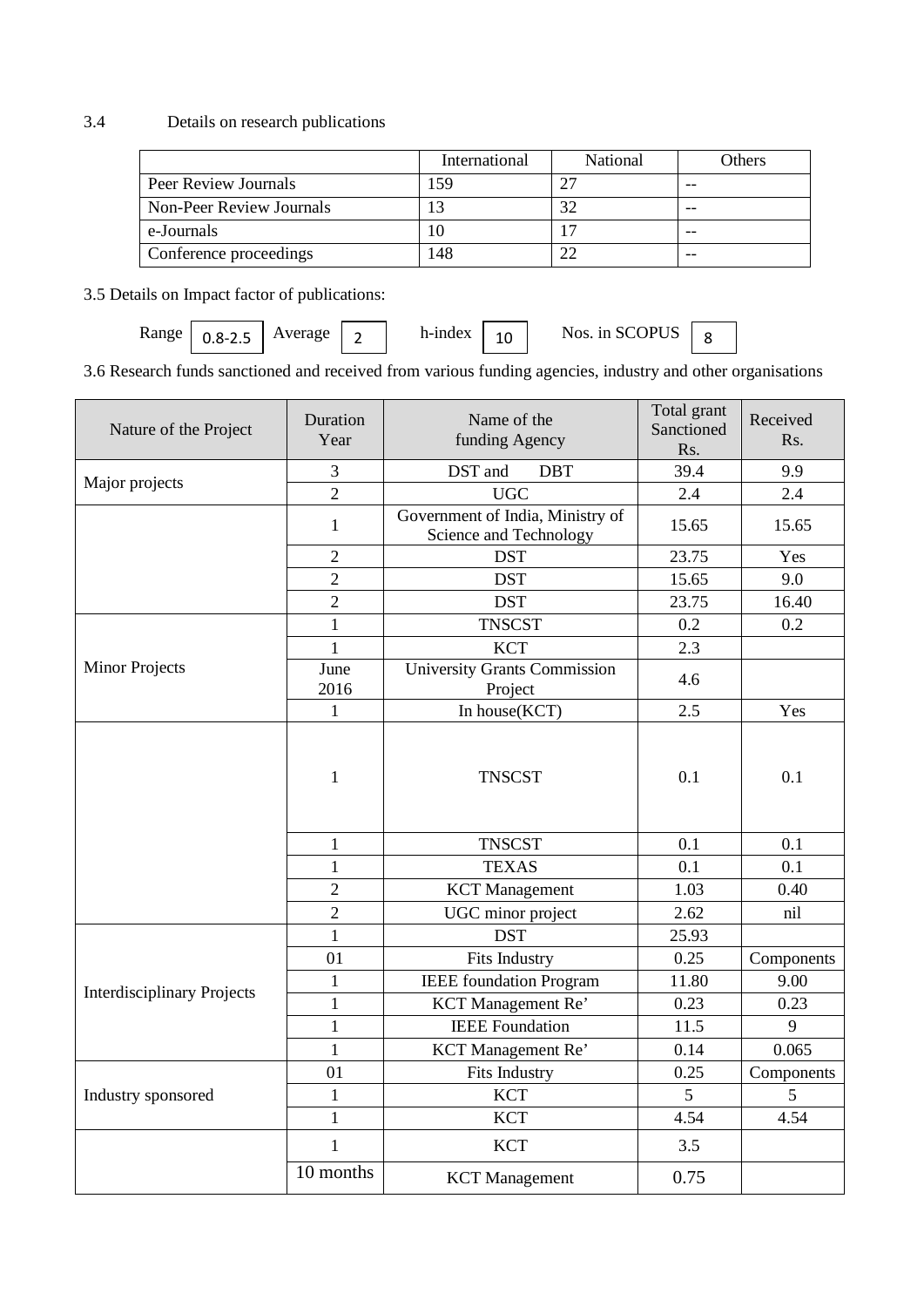| Projects sponsored by the                                               | 24 months         | <b>KCT</b> Management                   | 0.4          |         |
|-------------------------------------------------------------------------|-------------------|-----------------------------------------|--------------|---------|
| University/College                                                      | 24 months         | <b>KCT</b> Management                   | 1.15         |         |
|                                                                         |                   |                                         |              |         |
|                                                                         | 24 months         | <b>KCT</b> Management                   | 0.75         |         |
|                                                                         | 12 months         | <b>KCT</b> Management                   | 4.2          |         |
|                                                                         | 24months          | <b>KCT</b> Management                   | 0.5          |         |
|                                                                         | 18months          | <b>KCT</b> Management                   | 1.13         |         |
|                                                                         | 24months          | <b>KCT</b> Management                   | 1.7          |         |
|                                                                         | $18-$<br>24months | <b>KCT</b> Management                   | 11.88        | Ongoing |
|                                                                         | $\mathbf{1}$      | KCT, Management                         | 2.8          |         |
|                                                                         | $\mathbf{1}$      | KCT, Management                         | 1.06         |         |
|                                                                         | $\mathbf{1}$      | KCT, Management                         | 0.7          |         |
|                                                                         | $\overline{2}$    | Management funded                       | 1.55         | 0.58    |
|                                                                         | 3                 | KCT mgmt.                               | 3            |         |
|                                                                         |                   |                                         | 0.8          | 0.2     |
|                                                                         | $\mathbf{1}$      | Sakthi Finance Limited<br>Tiffiny's     | 1.23         | 0.5     |
| Students research projects<br>(other than compulsory by the University) |                   | The Chennai Silks<br><b>SAF Organic</b> | 1.2          | 0.35    |
|                                                                         |                   |                                         | 0.15         | 0.075   |
|                                                                         | $\mathfrak{Z}$    | <b>KCT</b> Management                   | 0.37         | 0.37    |
|                                                                         | 1                 | <b>KCT</b> Re                           | 0.4          | 0.4     |
|                                                                         | 10 months         | <b>TNSCST</b>                           | 0.1          | 0.1     |
|                                                                         | 10 months         | <b>TNSCST</b>                           | 0.1          | 0.1     |
|                                                                         | 2yrs              | <b>KCT</b> Re                           | 2.86         | Ongoing |
|                                                                         | 1                 | <b>KCT</b> Management                   | 0.26<br>0.25 |         |
|                                                                         | $\mathbf{1}$      | <b>KCT</b> Management                   |              |         |
|                                                                         | $\mathbf{1}$      | <b>KCT</b> Management                   | 0.62         |         |
|                                                                         | $\mathbf{1}$      | <b>KCT</b> Management                   | 0.95         |         |
|                                                                         | $\mathbf{1}$      | <b>KCT</b> Management                   | 0.22         |         |
| Any other(Specify)                                                      | $\mathbf{1}$      | IEEE project possibility                | 2.70         | 2.70    |
| Total                                                                   |                   |                                         |              |         |

3.7 No. of books published i) With ISBN No.Ch $\sqrt{3}$ 

dited Books 3

ii) Without ISBN No. 4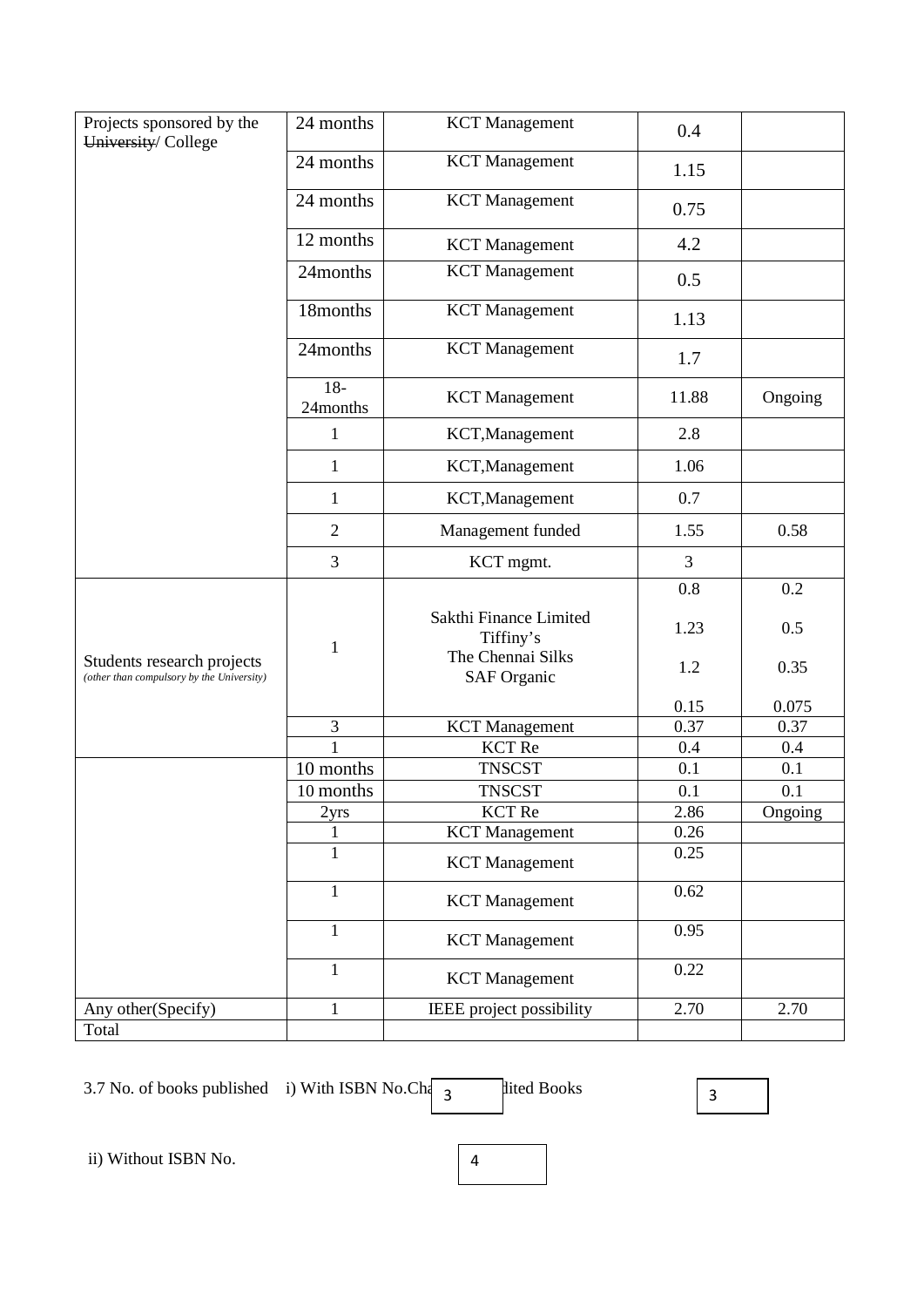#### 3.8 No. of University Departments receiving funds from



|  | inational      | Granted |  |
|--|----------------|---------|--|
|  | International  | Applied |  |
|  |                | Granted |  |
|  | Commercialised | Applied |  |
|  |                | Granted |  |
|  |                |         |  |

3.17No. of research awards/ recognitionsreceived by faculty and research fellows Of the institute in the year

|      | Total   International   National   State   University   Dist   College |    |  |                          |  |
|------|------------------------------------------------------------------------|----|--|--------------------------|--|
| - 29 | $- -$                                                                  | 10 |  | $\overline{\phantom{0}}$ |  |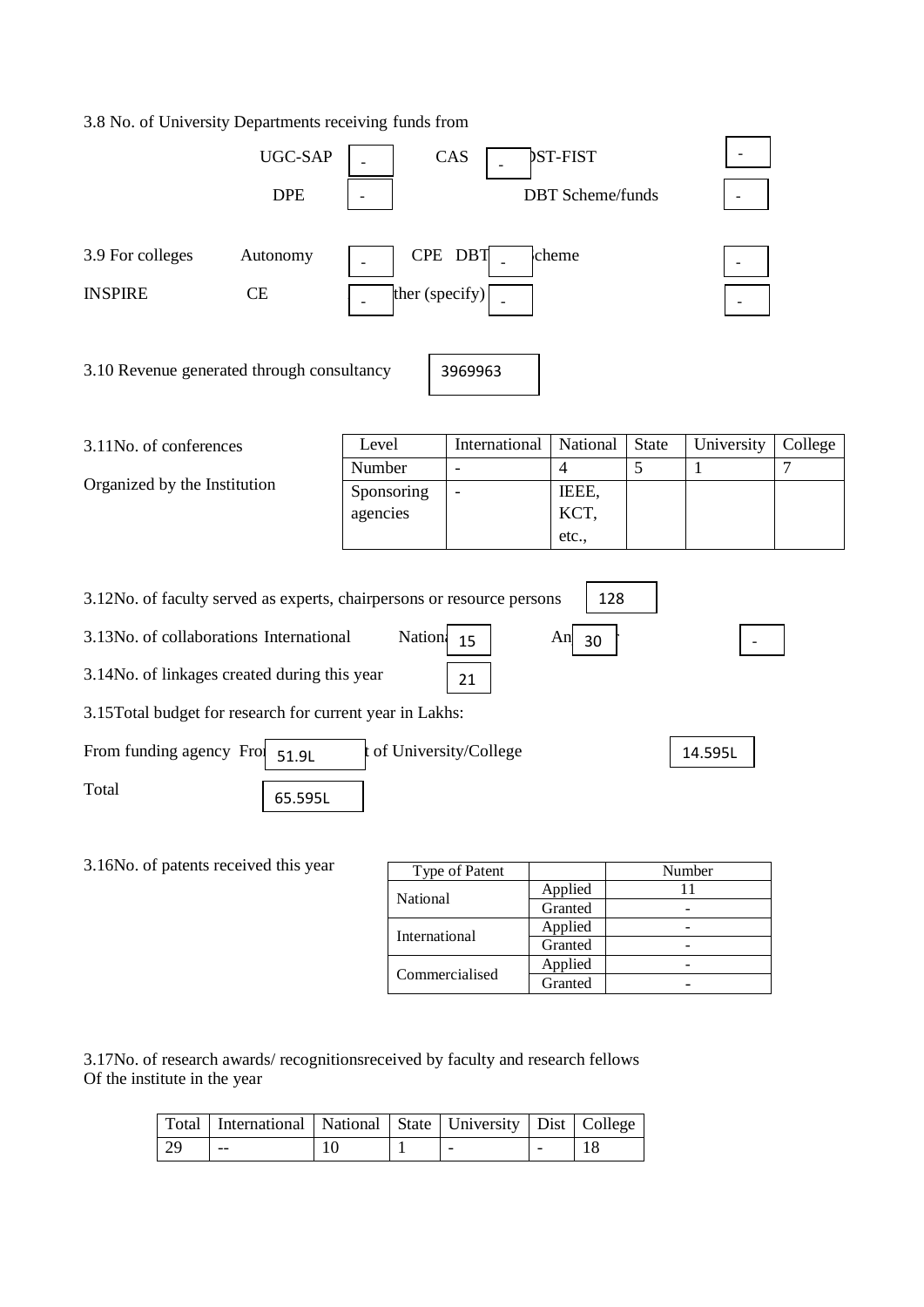| 3.18No. of faculty from the Institution<br>who are Ph.D.Guides                          | 48             |                     |                        |                |
|-----------------------------------------------------------------------------------------|----------------|---------------------|------------------------|----------------|
| and students registered under them                                                      | 74             |                     |                        |                |
| 3.19 No. of Ph.D. awarded by faculty from the Institution                               |                | 17                  |                        |                |
| 3.20No. of Research scholars receiving the Fellowships (Newly enrolled + existing ones) |                |                     |                        |                |
| <b>JRF</b><br>4                                                                         | <b>RF</b>      | Project Fellows     | Any other              |                |
| 3.21 No. of students Participated in NSS events:                                        |                |                     |                        |                |
|                                                                                         |                | University level    | <sub>l</sub> el<br>200 |                |
|                                                                                         | National level | International lev   |                        |                |
| 3.22No. of students participated in NCC events:                                         |                |                     |                        |                |
|                                                                                         |                | University level \$ | vel<br>84              | 22             |
|                                                                                         | National level | International lev   | 17                     |                |
| 3.23 No. of Awards won in NSS:                                                          |                |                     |                        |                |
|                                                                                         |                | University level    | State level            |                |
|                                                                                         | National level | International lev   |                        |                |
| 3.24 No. of Awards won in NCC:                                                          |                |                     |                        |                |
|                                                                                         |                | University level    | State level<br>7       | $\overline{2}$ |
|                                                                                         | National level | International lev   | 6                      |                |
|                                                                                         |                |                     |                        |                |
| 3.25No. of Extension activities organized                                               |                |                     |                        |                |
| University forumCollege for                                                             |                |                     |                        |                |
| NCCNSSAny other                                                                         | 1              | 35                  | 4                      |                |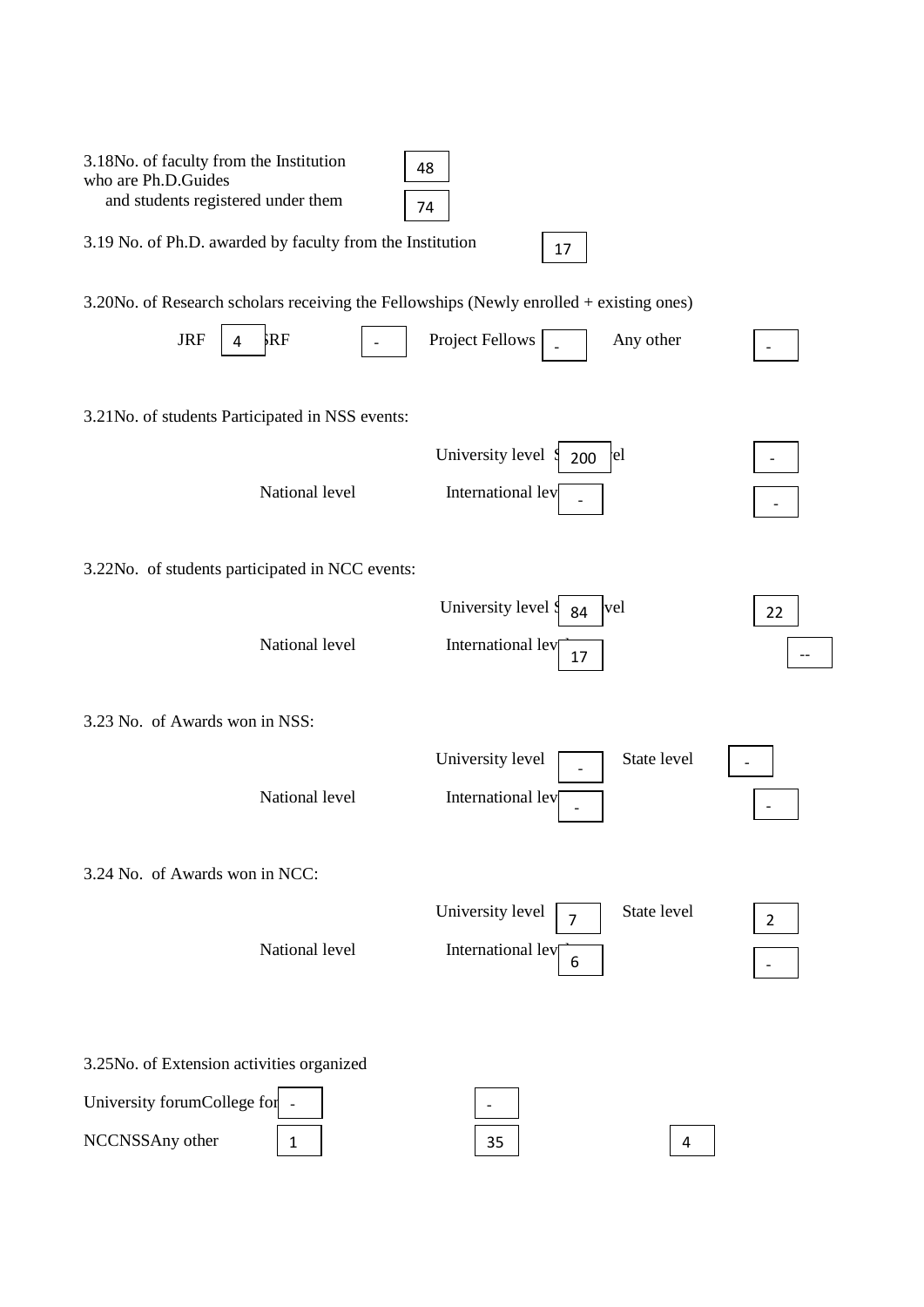3.26Major Activities during the year in the sphere of extension activities and Institutional Social Responsibility

- Nowadays the necessity of computers is very high and a condition has come that without computer people cannot survive.
- This awareness about computers has to be inculcated into the minds of the students even from their young age. With this in mind the students of KCT arranged a computer training program for the school children at Pothiyampalayam on 6/9/2016.
- On 2/10/16, an ortho awareness camp was organized by the students of the KCT for the benefit of nearby villages which lacked a proper awareness about Arthritis etc., this was done with the help of professional Doctors from nearby hospitals. The check up was completely free and patience wereadvised what to eat and what not to eat. About 60 people were benefited at this camp.
- On 8/11/16 a free diabetics and free eye-camp were organized
- On 29/1/17 a camp on digital was conducted to create awareness to people about the use of smart phones and how to transfer money through net banking.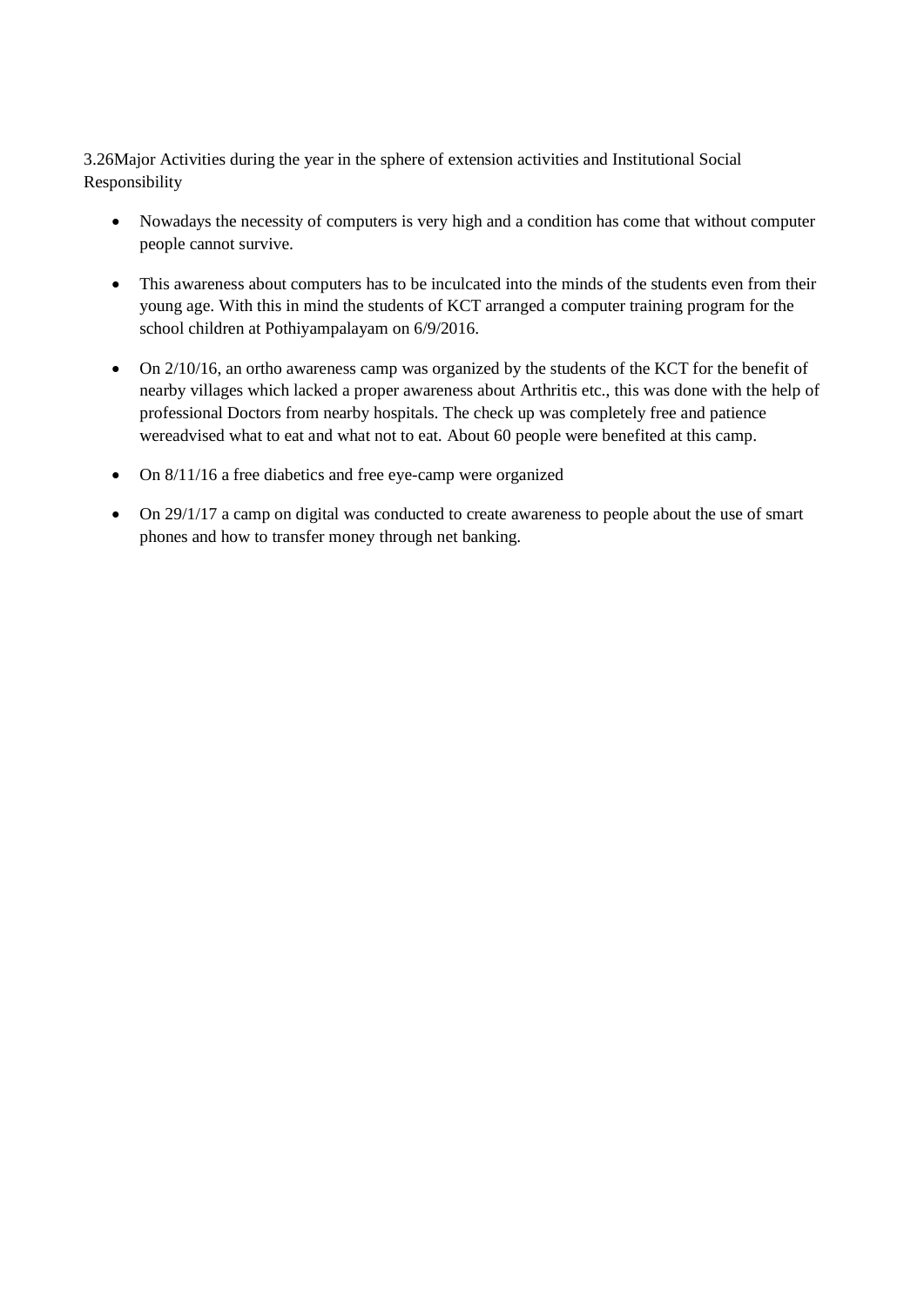# **Criterion – IV**

### **4.Infrastructure and Learning Resources**

4.1 Details of increase in infrastructure facilities:

| Facilities                                  | Existing               | Newly   | Source of  | Total                   |
|---------------------------------------------|------------------------|---------|------------|-------------------------|
|                                             |                        | created | Fund       |                         |
| Campus area                                 | 150.075                |         |            | 150.075                 |
|                                             | acres                  |         |            | acres                   |
| Class rooms                                 | $10294.19 \text{ m}^2$ |         |            | 10294.19 m <sup>2</sup> |
|                                             |                        |         |            |                         |
| Laboratories                                | $17886.48 \text{ m}^2$ |         |            | $17886.48 \text{ m}^2$  |
|                                             |                        |         |            |                         |
| <b>Seminar Halls</b>                        | $1681.4 \text{ m}^2$   |         |            | $1681.4 \text{ m}^2$    |
|                                             |                        |         |            |                         |
| No. of important equipment purchased        | 60                     |         | Management | 60                      |
| $(\geq 1$ -0 lakh) during the current year. |                        |         |            |                         |
| Value of the equipment purchased            | 29894446               |         | Management |                         |
| during the year (Rs. in Lakhs)              |                        |         |            |                         |
| Others                                      |                        |         |            |                         |
|                                             |                        |         |            |                         |

### 4.2 Computerization of administration and library

- Library web page is revamped
- Android APP for library OPAC
- NPTEL course on online
- Management Information System (MIS) to manage teaching, learning, students details, academic performance of the students and staff details

#### 4.3 Library services:

|                         | Existing |          | Newly added |          | Total  |          |
|-------------------------|----------|----------|-------------|----------|--------|----------|
|                         | No.      | Value    | No.         | Value    | No.    | Value    |
| <b>Text Books</b>       | 104726   | 30758066 | 209         | 83188.33 | 107332 | 39874081 |
| Reference Books         | 2392     | 9031917  |             |          | 2392   | 9031917  |
| e-Books                 | 601      | 197,174  |             |          | 601    | 197,174  |
| Journals                | 182      | 395880   |             |          | 182    | 395880   |
| e-Journals              | 8961     | 2914444  |             |          | 8961   | 2914444  |
| <b>Digital Database</b> | 1        | 297589   |             |          | 1      | 297589   |
| CD & Video              | 7533     | 57079    |             |          | 7533   | 57079    |
| Others (specify)        |          |          |             |          |        |          |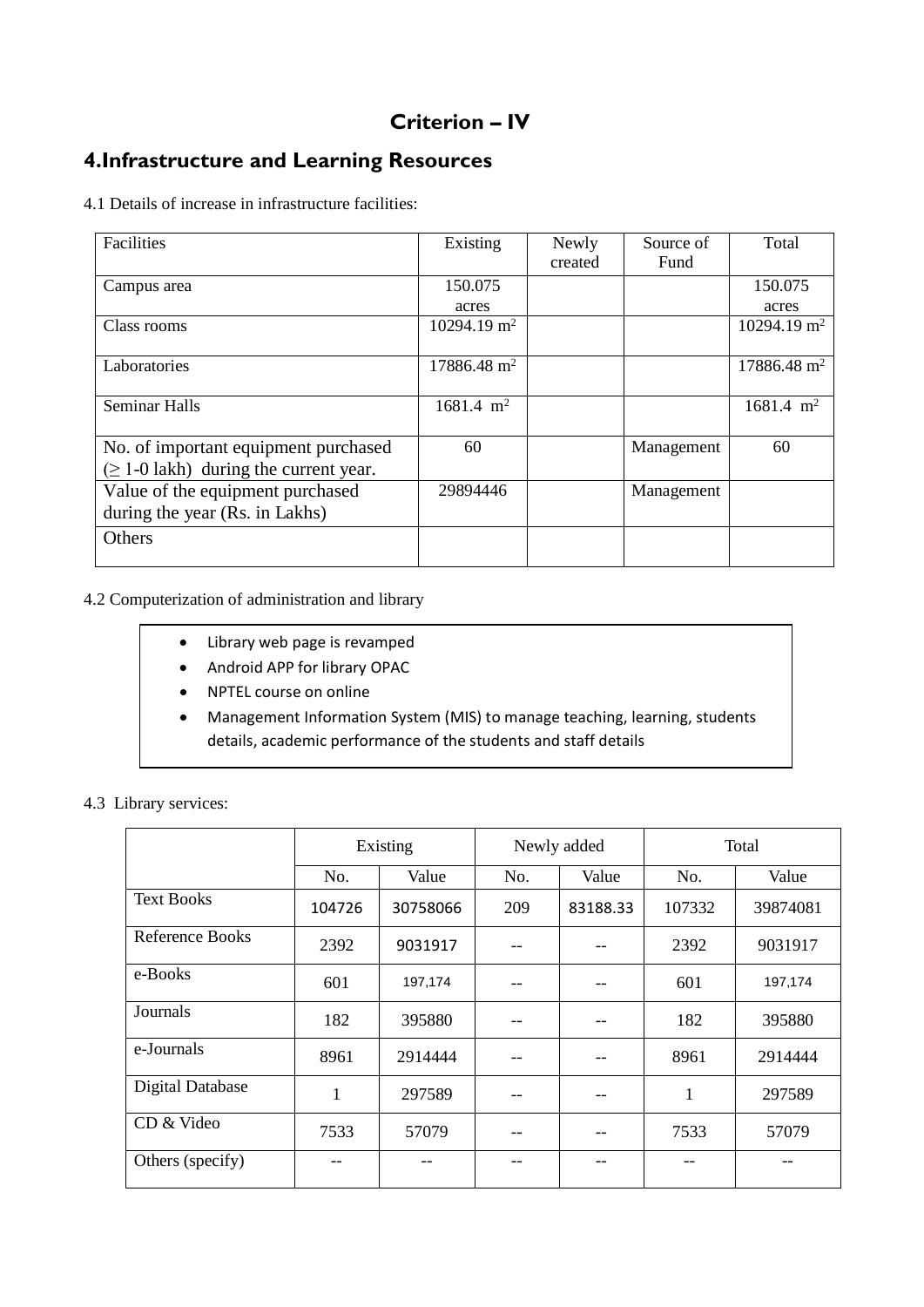4.4Technology up gradation (overall)

|          | Total<br>Computers       | Computer<br>Labs | Internet | <b>Browsing</b><br>Centres | Computer<br>Centres      | Office | Depart-<br>ments | Others |
|----------|--------------------------|------------------|----------|----------------------------|--------------------------|--------|------------------|--------|
| Existing | $\overline{\phantom{0}}$ |                  | ۰        |                            | $\overline{\phantom{0}}$ |        | -                |        |
| Added    |                          |                  | ۰        |                            | $\overline{\phantom{0}}$ |        | ۰                |        |
| Total    | 2288                     | 1385             |          | 423                        |                          | 166    | 241              | 73     |

4.5Computer, Internet access, training to teachers andstudents and any other programme for technology up gradation (Networking, e-Governance etc.)

ICT facility for all computers

4.6 Amount spent on maintenancein Lakhs:

i) ICT ii)Campus Infrastructure and facilities iii) Equipment iv) Others **Total :** 16.3L 208.85 L 60.09L 99.18L 384.45L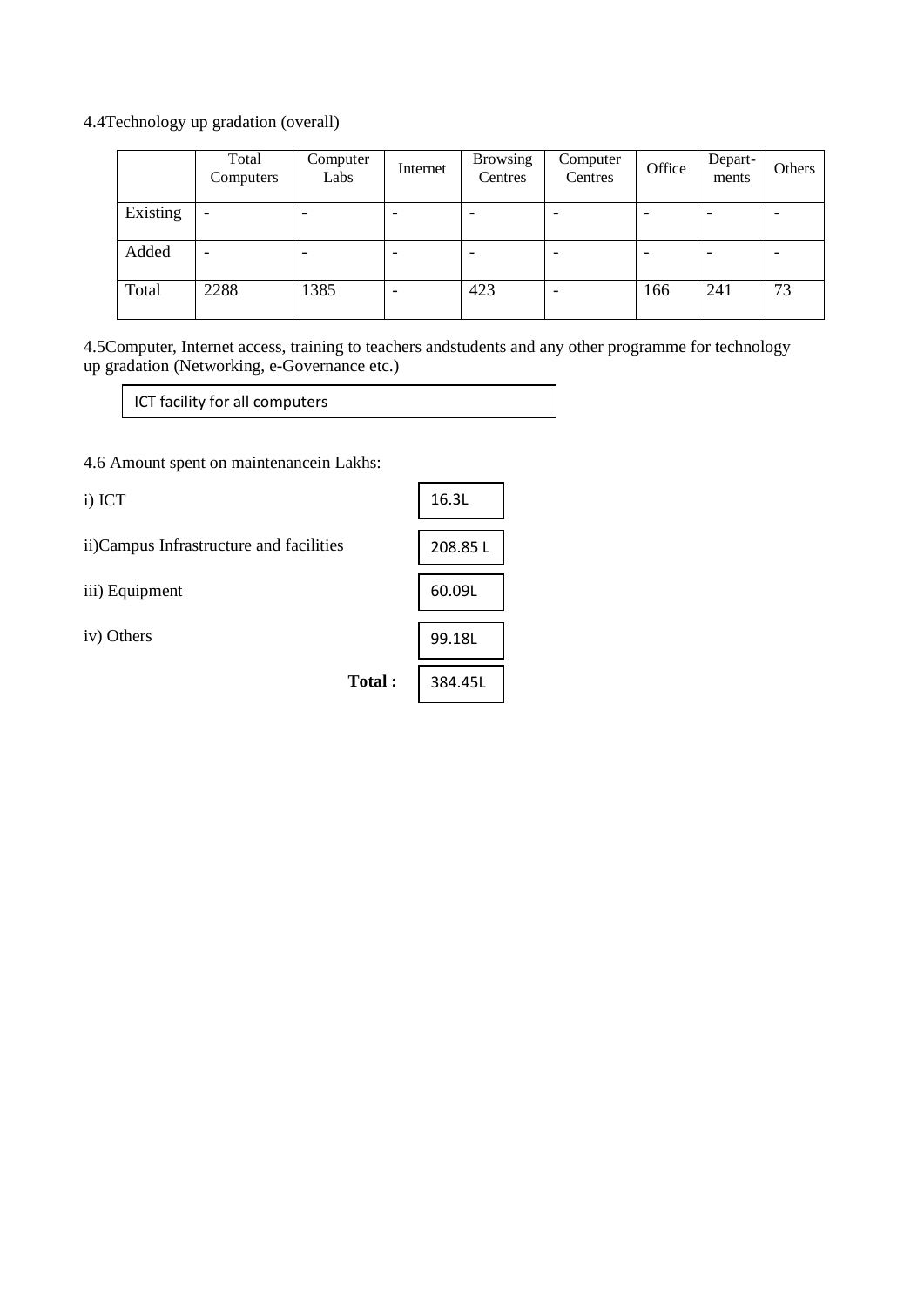# **Criterion – V**

# **5. Student Support and Progression**

5.1 Contribution of IQAC in enhancing awareness about Student Support Services

The students and the parents are made aware of various support services offered by the institution on the first day they come to campus to a program SWAGATHAM

5.2 Efforts made by the institution for tracking the progression

Continuous progression in sports related activities, club event, students forums are tracked by respective faculty coordinators.

The progression with respect to the interaction of resident tutors and hostel students is tracked by student counsellor and deputy chief warden

Mentors track student attendance, leave and on duty applied by the students, marks of their mentees through ERP system.

Parents can get their wards internal and semester results through SMs.

The student record is maintained by concerned class teacher in each and every department.

5.3 (a) Total Number of students

(b) No. of students outside the state

| <b>UG</b> | PG  | Ph. D. | Others |
|-----------|-----|--------|--------|
| 5147      | 832 |        |        |
|           |     |        |        |
|           |     |        |        |
|           |     |        |        |

(c) No. of international students

| No   | $\%$ |      |    |
|------|------|------|----|
| 3975 | 66   | 2048 | 34 |

MenWomen

| Last Year |         |    |                 | This Year                |       |                         |    |          |          |                          |       |
|-----------|---------|----|-----------------|--------------------------|-------|-------------------------|----|----------|----------|--------------------------|-------|
| General   |         |    | $SC$ $ST$ $OBC$ | Physically<br>Challenged | Total | General   SC   ST   OBC |    |          |          | Physically<br>Challenged | Total |
| 425       | 60<br>ັ | 32 | 496             |                          | 6023  | 482                     | 49 | $\gamma$ | 484<br>4 |                          | 5926  |

Demand ratio Dropout %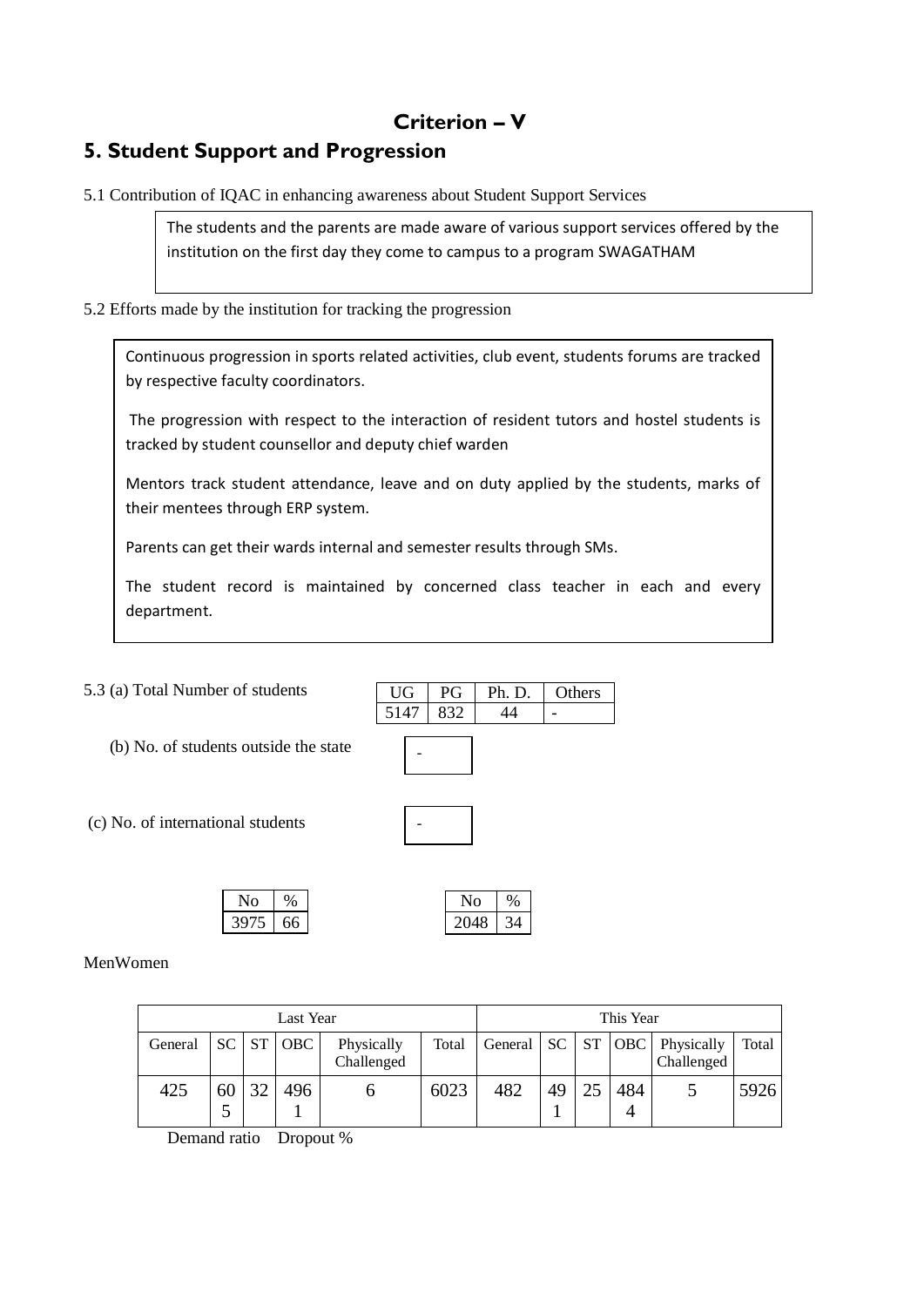5.4 Details of student support mechanism for coaching for competitive examinations (If any)

For student competitive examinations, various activities are planned in department level and college level. In department level, technical coaching is provided to the students those who are appearing in GATE, NIFT, MAT, TANCET, UPSC and TNPSC examinations by well experienced faculties. The placement hour is provided in the class time table which will be managed by specially trained people in different areas like aptitude and verbal reasoning which is coordinated by programme management office of Kumaraguru College of Technology.

No. of students beneficiaries

Many

5.5 No. of students qualified in these examinations

| NFT         | LET GATE<br>$\overline{\phantom{0}}$ |                                    |   |         |
|-------------|--------------------------------------|------------------------------------|---|---------|
| IAS/IPS etc | State PSC                            | Others<br>$\overline{\phantom{0}}$ | - | ∼<br>ںے |

5.6 Details of student counselling and career guidance

| 1. | The Career Guidance Cell of the department keeps track of the student<br>progression and helps for their skill development and corporate placement.                                       |
|----|-------------------------------------------------------------------------------------------------------------------------------------------------------------------------------------------|
|    | 2.) Mentoring System: Student Mentees choose their Faculty Mentors. Student<br>Faculty Mentors provide individual care for their student mentees on academics<br>and professional growth. |
|    | 3.) Buddy Mentoring System: In addition to Faculty Mentoring, senior students assist<br>the freshmen in academics, skill development and campus life.                                     |
|    | 4.) The students are provided with orientation session on the courses and their<br>potential career opportunities, to support deciding their elective courses.                            |
|    | 5.) Placement Orientation is provided for the Parents and Students before the start<br>of the second year.                                                                                |
|    | 6.) Corporate Relations Cell regularly meets the students to provide customized<br>support for improvement of successful placement offers.                                                |
|    |                                                                                                                                                                                           |

No. of students benefitted

Many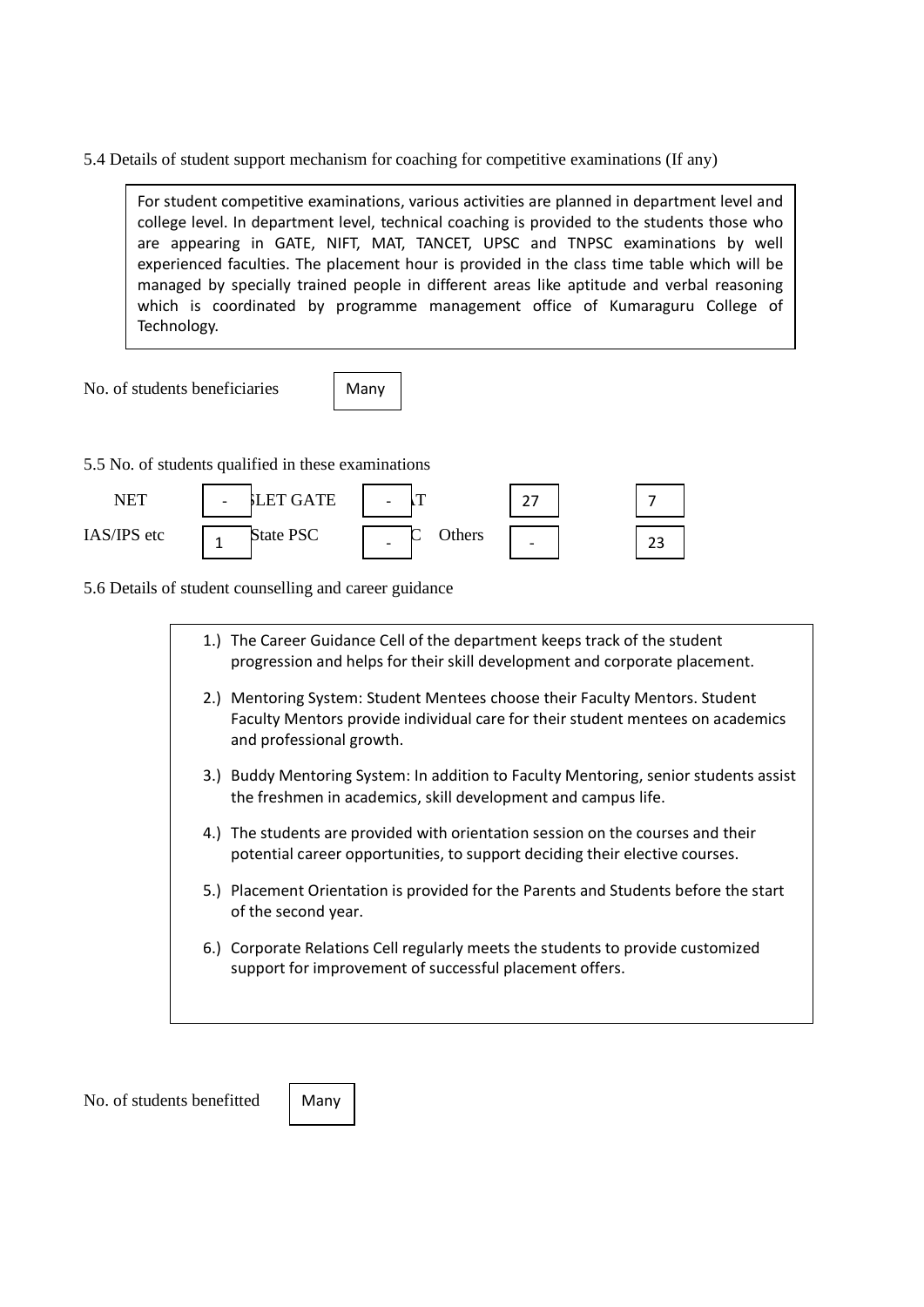5.7Details of campus placement

|                                       | <b>Off Campus</b>                  |                                     |                           |
|---------------------------------------|------------------------------------|-------------------------------------|---------------------------|
| Number of<br>Organizations<br>Visited | Number of Students<br>Participated | Number of<br><b>Students Placed</b> | Number of Students Placed |
| 170                                   | 970                                | 742                                 | 14                        |

5.8Details of gender sensitization programmes

5.9Students Activities 5.9.1 No. of students participated in Sports, Games and other events State/ University levelNational level<sup>1</sup> 113 No. of students participated in cultural events State/ University level  $\begin{array}{|c|c|c|}\n\hline\n & 107\n\end{array}$  National level  $\begin{array}{|c|c|c|}\n\hline\n & 78\n\end{array}$ 5.9.2 No. of medals /awards won by students in Sports, Games and other events Sports : State/ University level  $\begin{array}{|c|c|} \hline \end{array}$  96 National level  $\begin{array}{|c|c|} \hline \end{array}$ Women's day celebration Sessions on health and life style choices are provided during fresher learning and 113 7 3 International level International level

Cultural: State/ University level  $\begin{vmatrix} 21 \end{vmatrix}$  National level  $\begin{vmatrix} 3 \end{vmatrix}$ International level

5.10Scholarships and Financial Support

|                                                                                        | Number of<br>students | Amount                       |
|----------------------------------------------------------------------------------------|-----------------------|------------------------------|
| Financial support from institution                                                     | 668                   | 87.46L                       |
| Financial support from government                                                      | 1291                  | 2.69C                        |
| Financial support from other sources                                                   |                       | .6L                          |
| received<br><b>Number</b><br>of students<br>who<br>International/National recognitions |                       | $1.5L$ and<br><b>USD1500</b> |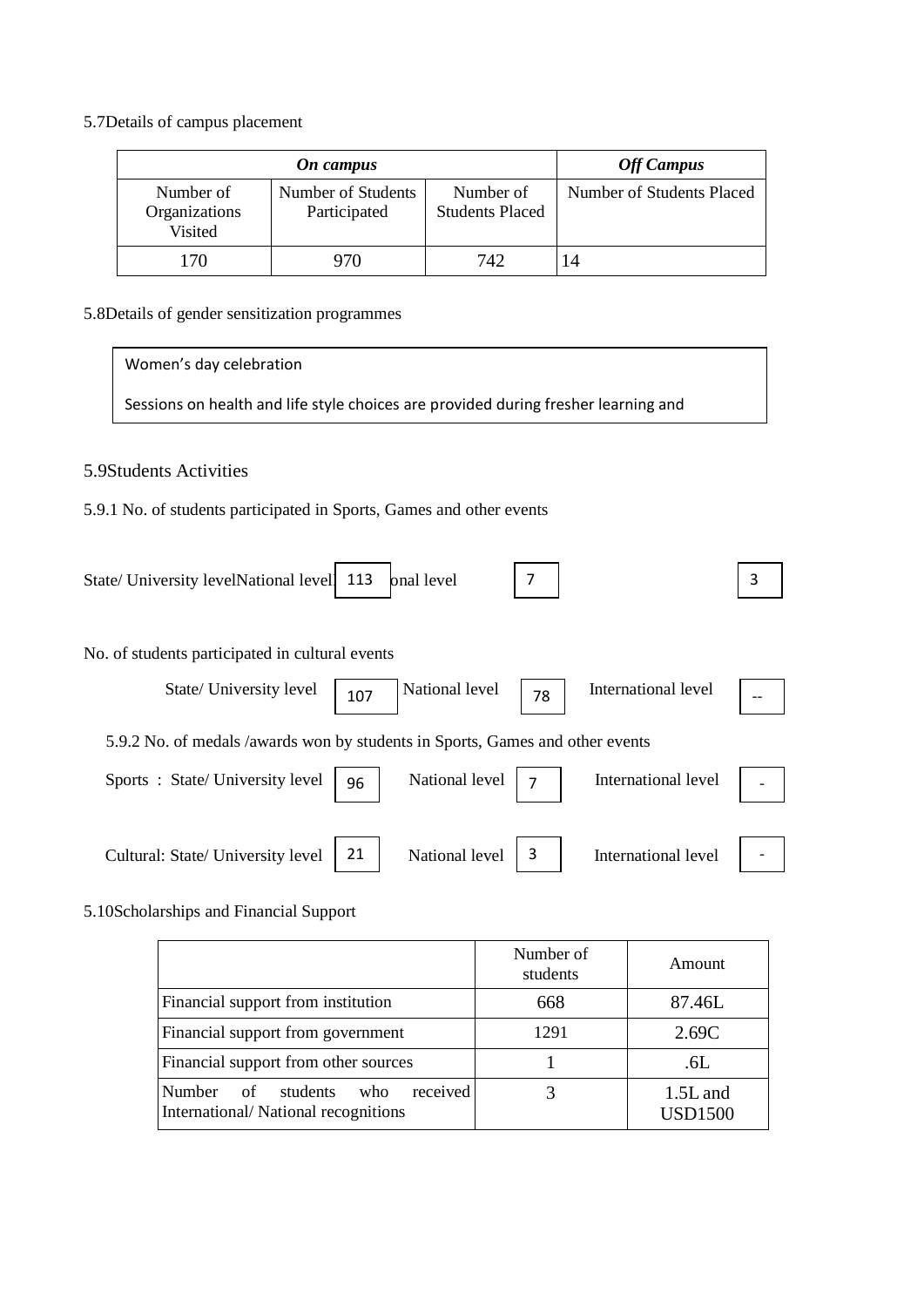|       | 5.11 Student organised / initiatives                     |   |                |    |                     |  |
|-------|----------------------------------------------------------|---|----------------|----|---------------------|--|
| Fairs | : State/ University level                                |   | National level |    | International level |  |
|       | Exhibition: State/ University level                      | 4 | National level | 4  | International level |  |
|       | 5.12No. of social initiatives undertaken by the students |   |                | 38 |                     |  |

5.13 Major grievances of students (if any) redressed: No Major Grievances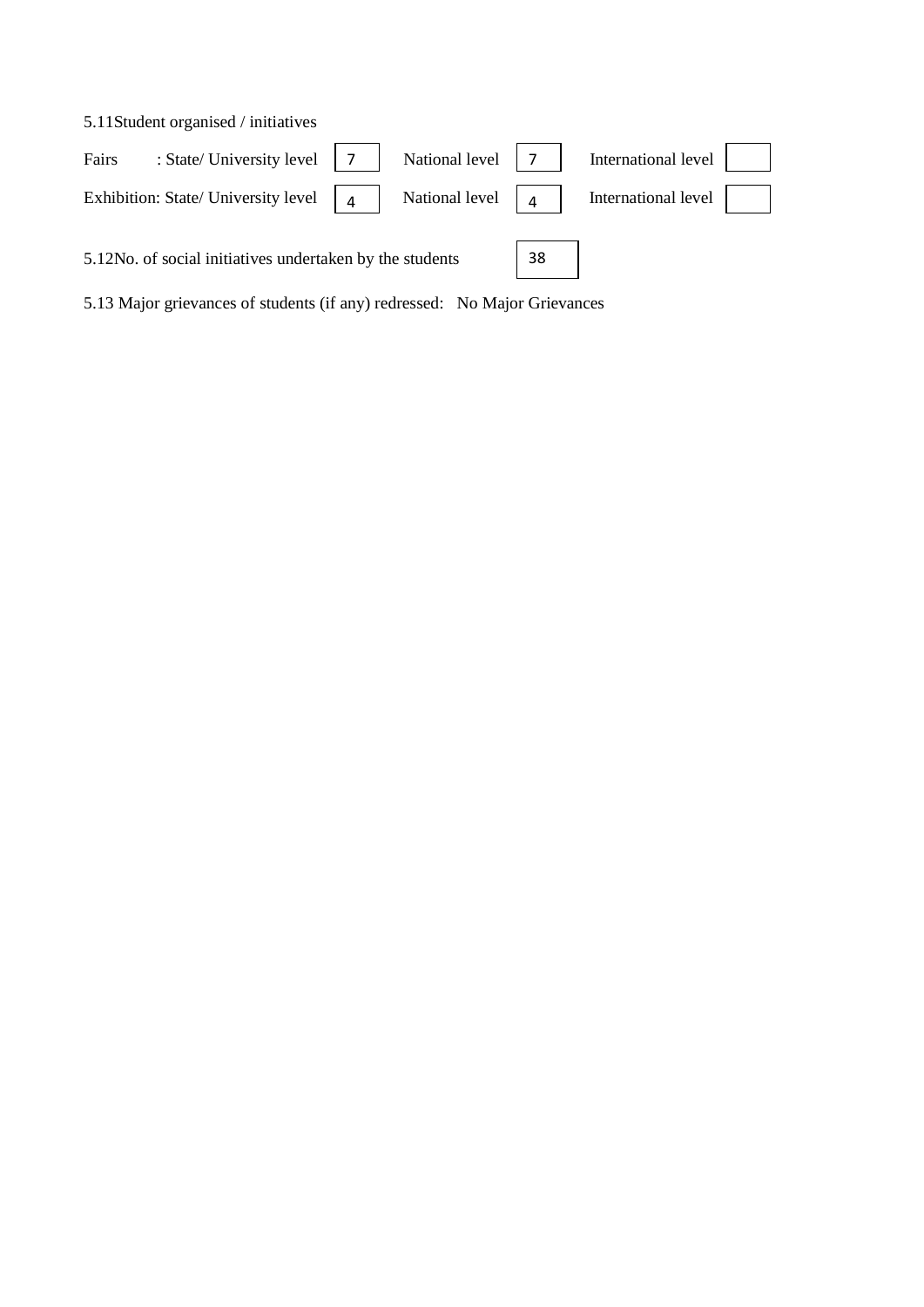# **Criterion – VI**

### **6. Governance, Leadership and Management**

### 6.1 State the Vision and Mission of the institution

### **Vision:**

The vision of the c0llege is to become a technological university of informational standards through continuous improvements.

### **Mission:**

Kumaraguru college of Technology is committed to providing quality education and training in engineering and technology to prepare students for life and work equipping them to contribute to the technological, economic and social development of India. The college pursues excellence in providing training to develop a sense of professional responsibility, social and cultural awareness and set students on the path to leadership.

6.2Does the Institution has a management Information System

Yes

6.3Quality improvement strategies adoptedby the institution for each of the following:

### 6.3.1 Curriculum Development

- The CBCS based curriculum regulation R17 was framed and adopted which incorporates latest features.
- New management electives were introduced.
- Many industry relevant one credit and three credit courses were offered by industries.
- Two International one credit courses were conducted for R14 regulation students by ARA Institute by Canterbury, New Zealand and California State University.
- All stake holders like academicians, expert from industries, alumni. Parents, employers and students were involved while framing the syllabus

### 6.3.2 Teaching and Learning

- Google classroom are used to share the study materials, upload assignments and presentations, create announcements, conduct quiz and upload project reports.
- MOOC Classes
- Virtual lab
- Flipped class rooms
- Encouraging student to make working models
- Internship along with industry projects
- Training on OBE by IQAC
- KLDA pedagogy and innovative teaching methods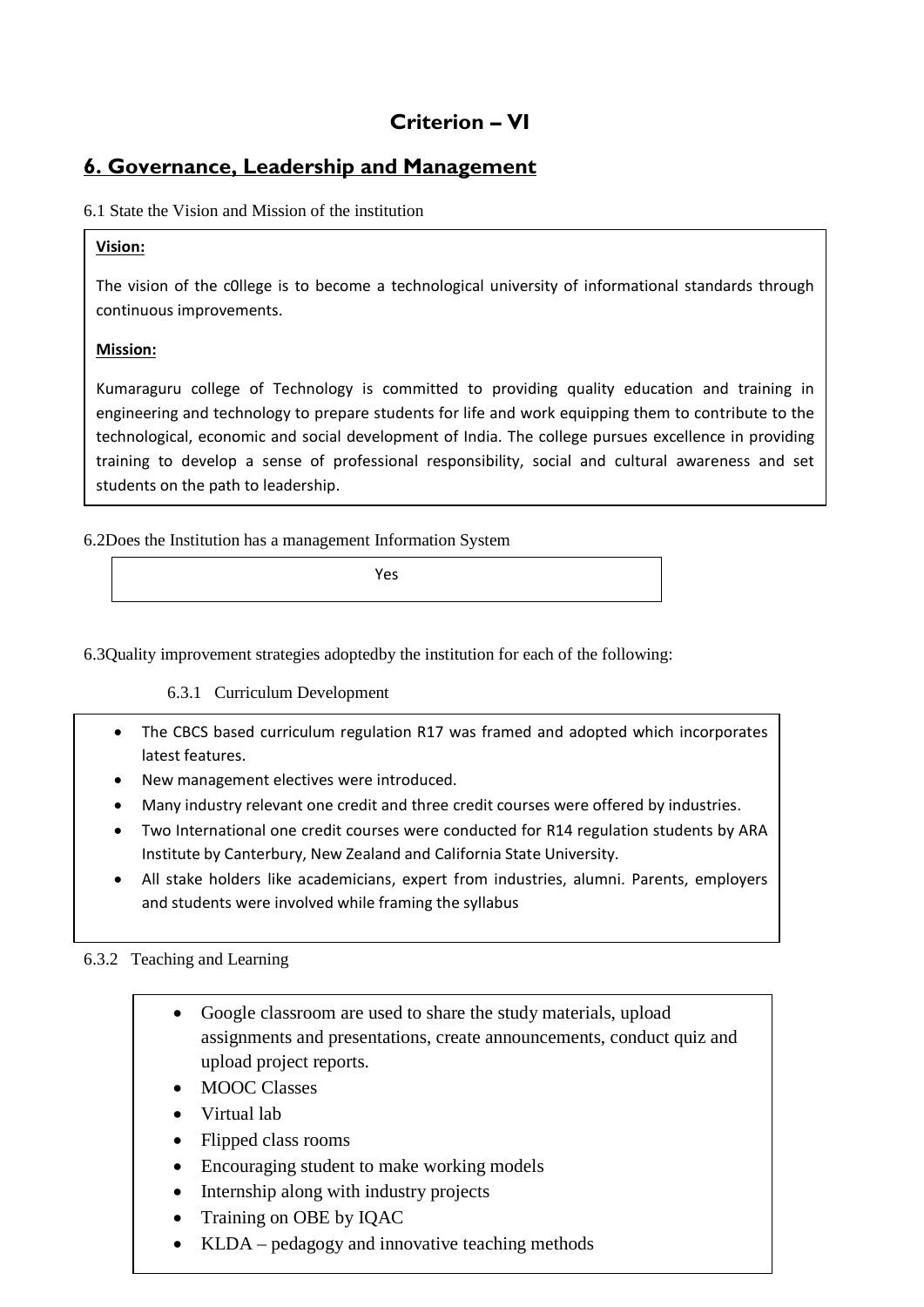#### 6.3.3 Examination and Evaluation

- Continuous assessment tests
- Online assignment, test conducted using class marker.org
- Workshop for Setting the 'Revised Bloom's taxonomy' based Question Paper for our Autonomous Examinations was conducted and the same has been implemented.
- Introduction of Fast Track Programme from fifth semester for the students who maintain a CGPA of 8.5 and above in fourth semester and have passed all courses in first appearance, to facilitate them to pursue their internship / industrial projects on a full time basis, without any concern for theory courses in eighth semester.
- QP setting and Evaluation of end semester examination answer papers were improvised in a ratio of 50% external and 50% internal subject experts.
- Introduction of dummy number system and OMR based evaluation for internal tests / model examinations / end semester examinations during the academic year 2013-2014 onwards.
- Periodical conduct of QP scrutiny and passing board by the external subject experts.
- Conduct post academic audit of end semester QP and external audit on evaluation of answer scripts.
- After the publication of eighth semester regular examination results, a special supplementary examination is offered to students who have failed in any of the theory courses in any of the semesters.
- Introduction of supplementary examinations from the academic year 2014-2015.
- Timely publication of end semester examination and supplementary results in the college web site/student corner.
- Implemented Online Student Attendance and mark entry in MIS software successfully.
- Automatic Calculation of CAM mark by MIS software.
- Implementation of good remunerative package for examiners compared to other autonomous Institutions.
- In our incessant efforts to improve on the institute parent interaction, we have introduced a system called CARE 360 to monitor student performance semester wise (Complete Academic Review for Enhancement) students' performance in end semester examination, extracurricular and co-curricular activities report
- Effective utilization of Google drive/ Email / SMS for examination related assignments to the internal and external examiner ship.
- Conduct of end semester evaluation under the supervision of Chairman / chief examiners.
- Anna University Representative (AUR) in the conduct of end semester theory examinations is assured.
- Printing and distribution of end semester and consolidated statement of grade sheets in non-taxable sheets with six security features including student photograph.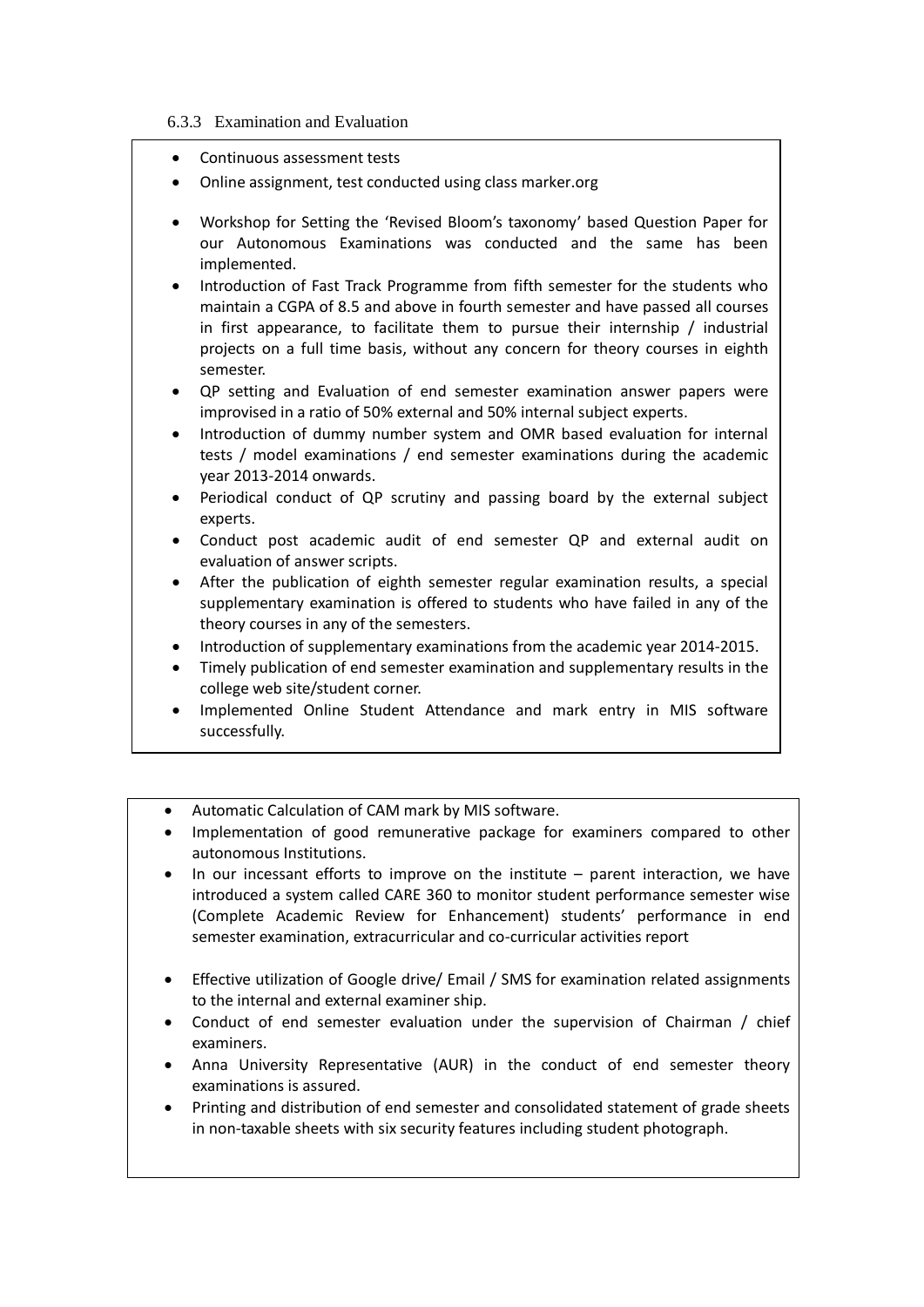### 6.3.4 Research and Development

- KCT management funded projects Re, IPR Cell etc.,
- Fund included in department budget
- Management funded research projects are undergoing RUTAG, TNAU projects
- IEEE funded projects for "smart agriculture for sustainable food production and \$18256 was granted
- Central committee for monitoring research
- Project committee members for evaluating research to be approved by the Principal
- Best of three reviews for monitoring the quality of the projects
- Evaluation by internal and external committee members before sanctioning the projects for faculty and students
- Best project awards for each batch; best 10 projects receive cash awards
- Paper publication must for PG courses, in quality journals.
- Monetary help from the management for the candidates doing doctoral research.
- On duty for doing research and for presenting in international conferences
- Monetary help for presentation in conferences (registration fee & travel expenses), publishing papers in journals.
- Experts from other Universities and Colleges, other countries are invited for special lectures to motivate the research scholars and to make them understand the research undertaken in other peer Colleges and Universities.
- Workshops and guest lectures on research, publications, patenting etc. are being conducted frequently to update the knowledge of the students and faculty.

### 6.3.5 Library, ICT and physical infrastructure / instrumentation

All faculty are provided with individual computers with internet facility

#### 6.3.6 Human Resource Management

As per HR policy

#### 6.3.7 Faculty and Staff recruitment

As per Anna university norms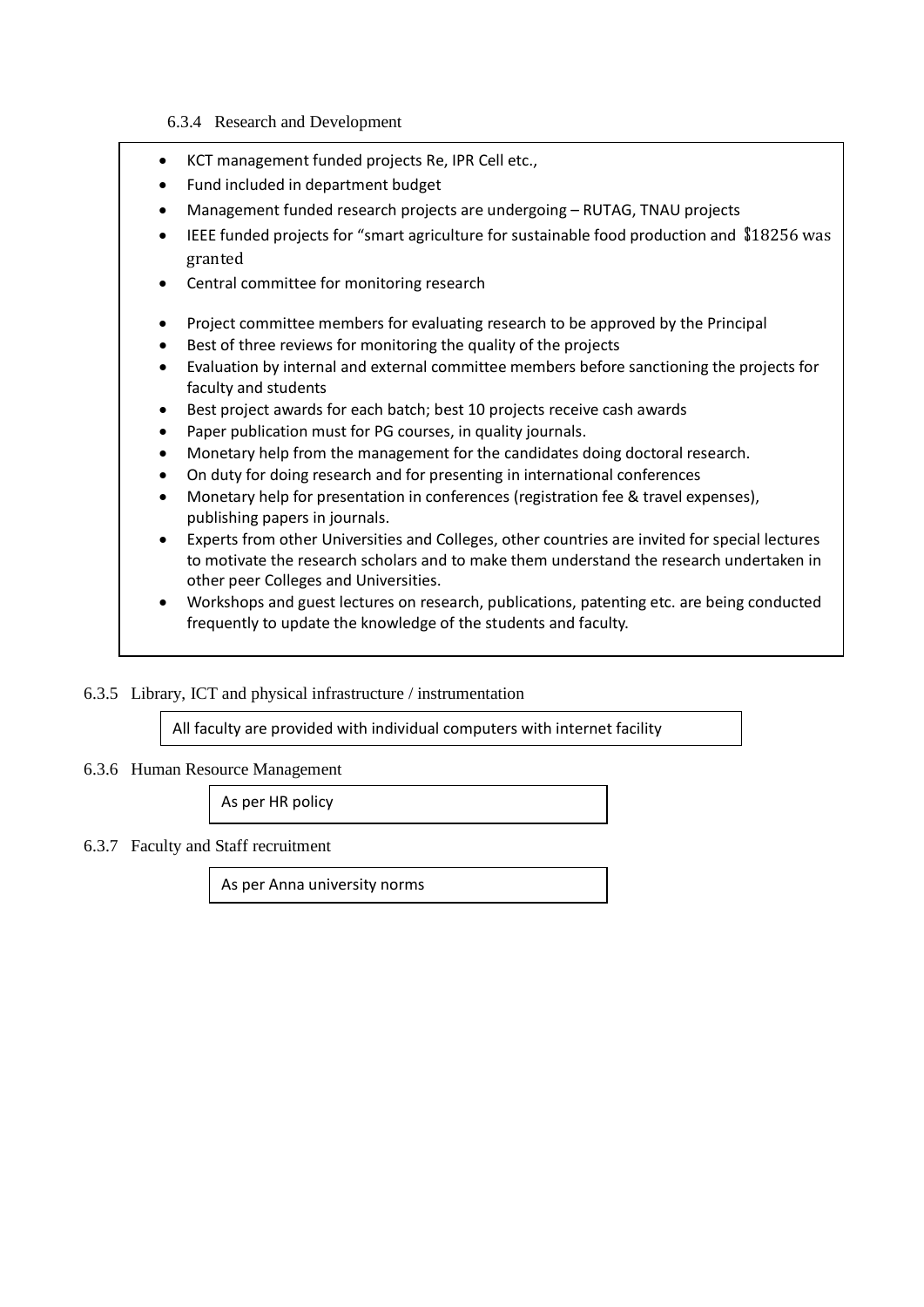### 6.3.8 Industry Interaction / Collaboration

| TNIUs involved in workshop and smart city initiatives                                             |
|---------------------------------------------------------------------------------------------------|
| DEWATS involved in recycling waste water                                                          |
| MoU with YOKOGAWA                                                                                 |
| <b>BOSCH centre</b>                                                                               |
| One credit courses were conduced with companies like ZOHO, KOTAMARAN Technologies, SBNA           |
| Technologies                                                                                      |
| IOT-Intel Lab                                                                                     |
| Senthil Papayan Enzymes                                                                           |
| NDE with BIS                                                                                      |
| EMC <sup>2</sup> Data Centre                                                                      |
| PLC with e-Yantra                                                                                 |
| <b>TEXAS Instruments</b>                                                                          |
| Cameroon                                                                                          |
| ACE Machine Tools, Rajkot                                                                         |
| 75% of the final year students are going for Internships                                          |
| Consultancy project titled 'Invoice and Inventory Management System' was done for Arul Steels,    |
| Coimbatore worth Rs.50,000.                                                                       |
| 22 students placed in product companies like HP, Capgemini, TechMahindra, Robert Bosch, GoFrugal. |
| 38 students placed in service companies like Accenture, Wipro, CTS, Newgen.                       |
| One credit courses were conducted with companies like Zoho, Kotamaran Technologies, SBNA          |
| Technologies.                                                                                     |
|                                                                                                   |

### 6.3.9 Admission of Students

As per Anna university norms

6.4Welfare schemes for

| Teaching        | OD for PHD, attending programs, |  |  |  |
|-----------------|---------------------------------|--|--|--|
|                 | Incentives after com pletion,   |  |  |  |
|                 | medical insurance               |  |  |  |
| Non teaching    | Medical insurance               |  |  |  |
| <b>Students</b> | <b>Medical Insurance</b>        |  |  |  |
|                 |                                 |  |  |  |

6.5Total corpus fund generated

| $\vert$ 1212 Lakhs |  |
|--------------------|--|
|--------------------|--|

6.6 Whether annual financial audit has been done Yes

| v | Nο |
|---|----|
|---|----|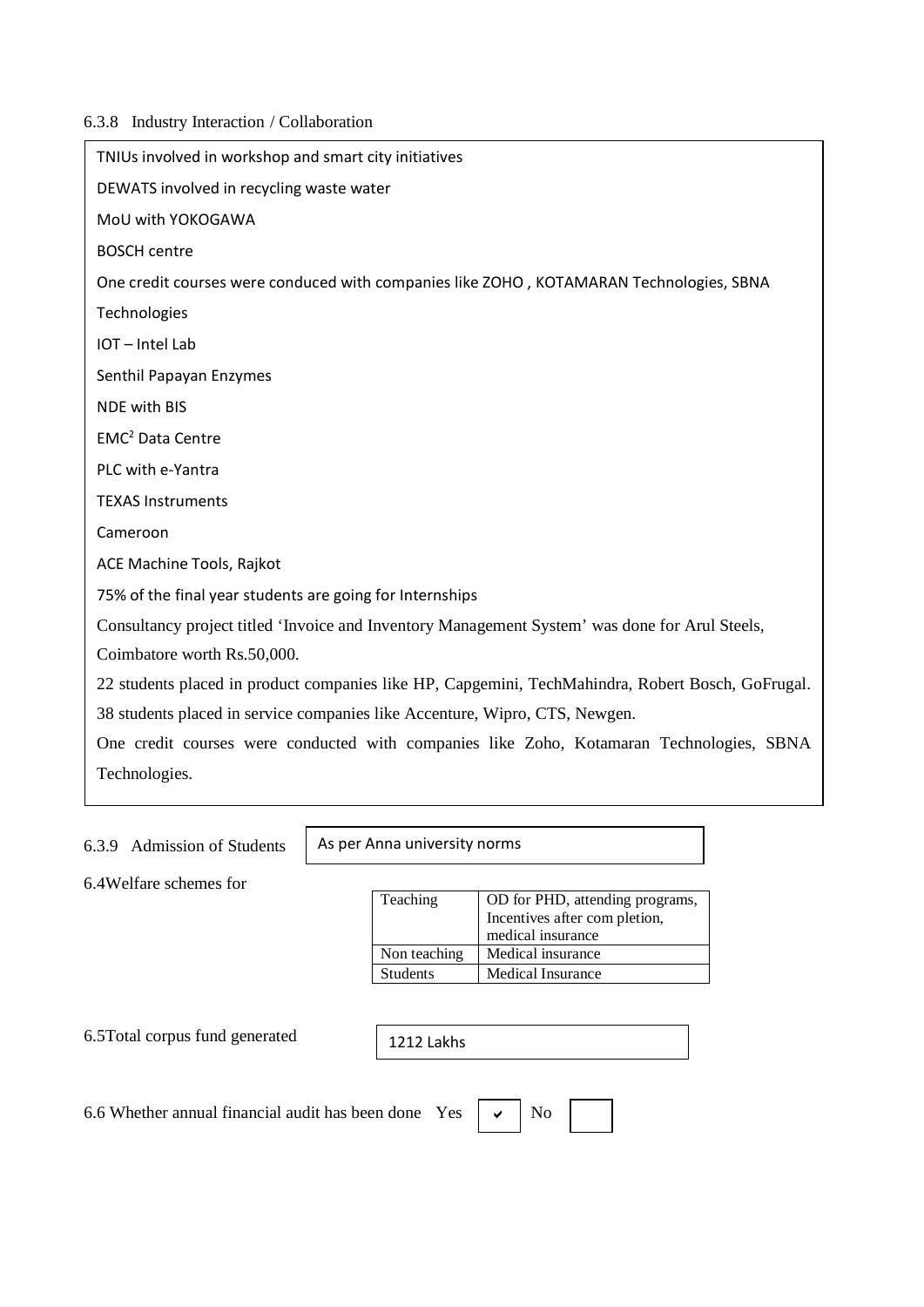### 6.7 Whether Academic and Administrative Audit (AAA)has been done?

|                |            | External | Internal |                        |  |
|----------------|------------|----------|----------|------------------------|--|
| Audit Type     | Yes/No     | Agency   | Yes/No   | Authority              |  |
| Academic       | Yes        | ISO      | Yes      | IQAC-CEFD              |  |
| Administrative | <b>Yes</b> | AU       | Yes      | From other departments |  |

6.8 Does the University/ Autonomous College declare results within 30 days?

For UG Programmes Yes  $\checkmark$ 

For PG Programmes Yes  $\vert \downarrow \vert$  No

 $\checkmark$ 

6.9 What efforts are made by the University/ Autonomous College for Examination Reforms?

 Exam systems has been changed – Internal assessment method, question paper setting with Bloom's taxonomy, dummy numbering system, Barcoding of marks, On-line result publications. The option for re-earning CAM option is offered for R15 batch students

1. Introduction of supplementary examinations from the academic year 2014-2015 onwards

2. Implemented online student attendance and mark entry in MIS software successfully.

3. Effective utilization of Google drive e mail / sms for examination related assignments to the internal and external examiner ship.

4. Printing and distribution of end semester and consolidated statement of grade sheets in non-tearable sheets with six security features including student photograph.

5. In our incessant efforts to improve on the institute – parent interaction, we have introduced a CARE 360◦ semester wise (Complete Academic Review for Enhancement) students' performance in end semester examination, extracurricular and co-curricular activities report from 2015-16 onwards.

6. Students internal test mark, CAM mark, examination seating arrangements and end semester examinations result are published in student's corner in KCT website.

7. Online payment of exam fees

8. Student can view revaluation answer script through online (ERP)

6.10 What efforts are made by the University to promote autonomy in the affiliated/constituent colleges?

- Outcome Based Education and CBCS are developed as per university suggestions.
- University supports the autonomous status of the college.
- University sends representatives for various meeting of the college.
- University monitors the passing board meetings, question papers and results.

University ensures quality in teaching learning evaluation and research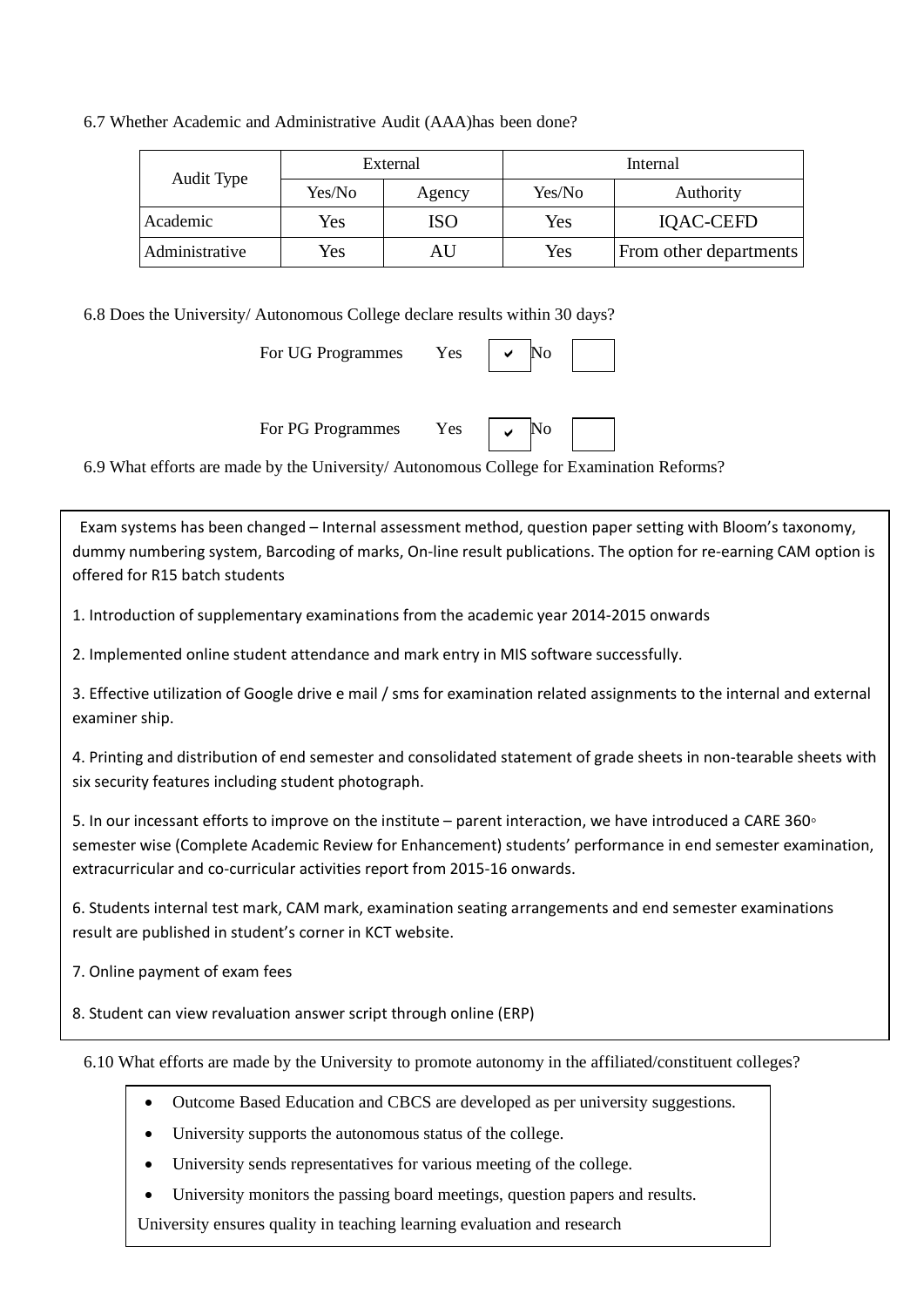### 6.11 Activities and support from the Alumni Association

Members in BOS and DAB

Members in interview panel and mock interviews

Resource person for guest lectures and workshop

Industrial trainings given

### 6.12 Activities and support from the Parent – Teacher Association

#### Parents Feedback

| S.No             | <b>Suggestions made by parents</b>                                            | <b>Action Taken</b>                         |  |
|------------------|-------------------------------------------------------------------------------|---------------------------------------------|--|
| 1.               | Registration for students interested in<br>Training for placement to be given |                                             |  |
|                  | during every semester.                                                        | placement for the year 2018 has been        |  |
|                  |                                                                               | started and regular classes for soft skills |  |
|                  |                                                                               | development are also being conducted.       |  |
| 2.               | Industrial oriented courses/skills                                            | One credit industry course has been         |  |
|                  | could be given.                                                               | included as part of curriculum, also guest  |  |
|                  |                                                                               | lectures has been provided frequently.      |  |
| 3.               | Lab oriented mini projects could be                                           | Mini project as an assignment has been      |  |
|                  | given.                                                                        | included in the curriculum.                 |  |
| $\overline{4}$ . | To help in getting internships for                                            | Wherever possible, suitable guidance has    |  |
|                  | companies.                                                                    | been provided by the faculties to the       |  |
|                  |                                                                               | students.                                   |  |
| 5.               | GATE coaching classes to be                                                   | Regular classes are conducted.              |  |
|                  | arranged.                                                                     |                                             |  |
| 6.               | Motivate students to pursue PG in                                             | International partnership cell has been     |  |
|                  | abroad.                                                                       | established to give proper guidance to      |  |
|                  |                                                                               | students.                                   |  |

### 6.13 Development programmes for support staff

ֺ֝

Many programs are conducted. Few are listed below: Aari Embroidery Workshop Advance Lectra CAD software Modules – Modaries 2D, 3D Diamino. STTP on Digital Fashion Design and Interactive Portfolio. One day Warli Antique Art workshop Digital Fashion Design workshop Artist in ME (AIM) workshop. Effective English for Every day.

6.14 Initiatives taken by the institution to make the campus eco-friendly

Paperless environment, RO-Water purification, Green campus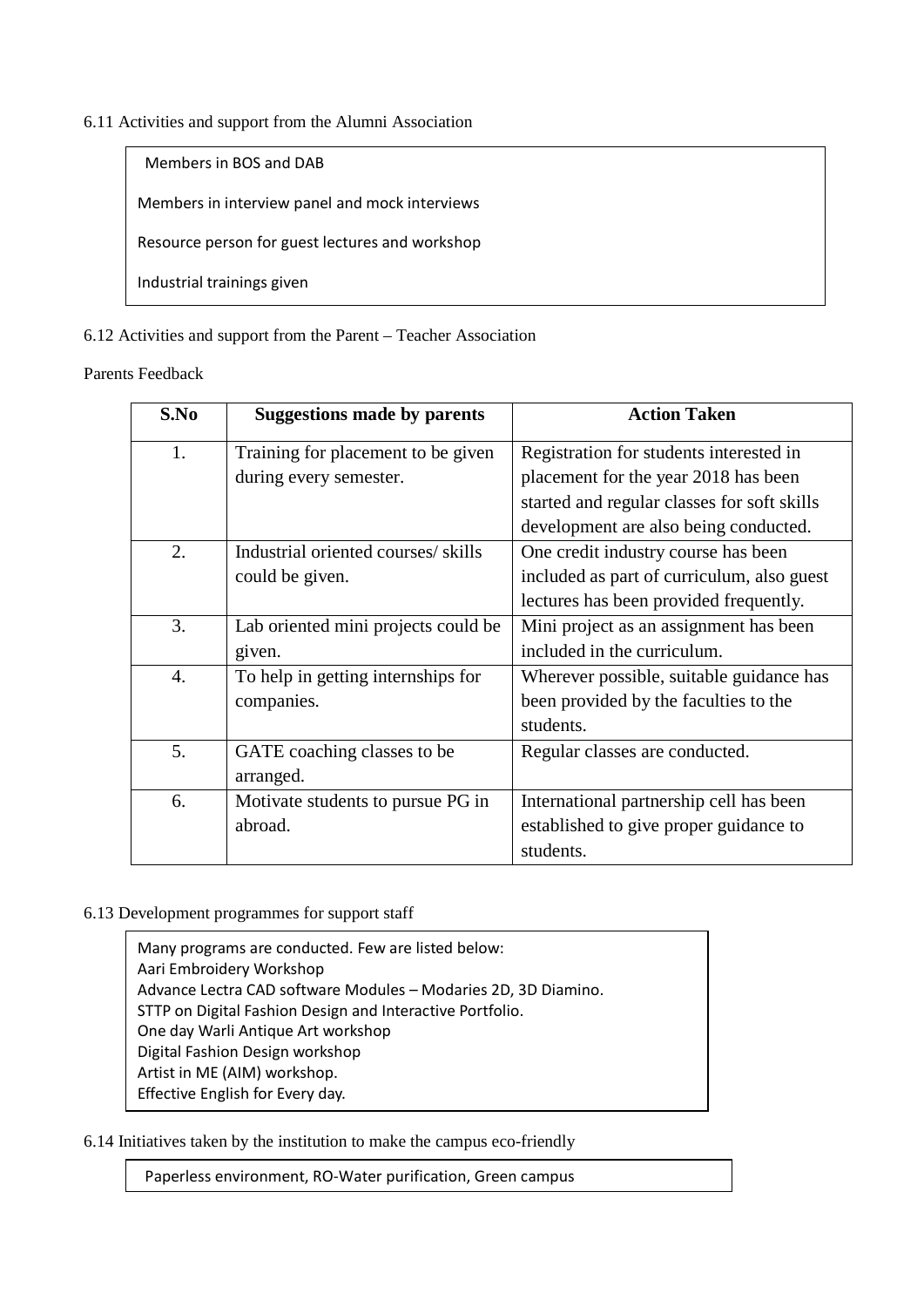# **Criterion – VII**

# **7. Innovations and Best Practices**

7.1 Innovations introduced during this academic yearwhich have created a positive impact on the functioning of the institution. Give details.

- Innovations in teaching and learning regulation 2015 for UG &  $PG$  Choice Based Credit System (CBCS), one credit and self study courses.
- Examination systems- examination question paper pattern and evaluation for internal tests and end semester examinations
- International collaborative efforts for student internship and projects, conducting International conferences
- Students Research Cell funding to students research proposals to cultivate research culture amongst students
- Establishing Centre of Excellence for Research and Development
- Acquisition of infrastructure and equipment through research projects
- Consultancy and outreach programs undertaken by departments
- Students can choose courses and faculty of their choice.
- Bio metric attendance for students was introduced.
- Telegram groups created for communication between faculty and students
- Google classroom and Schoology are used to share the study materials, upload assignments and presentations, create announcements, conduct quiz and upload project reports.
- Existing ERP modified to include Mentor-Mentee meeting, Parents meeting, OD and Leave Approval, Retest Approval, viewing student profile, faculty timetable, lesson plan
- New industry elective courses were added in the curriculum.
- Industry based one credit courses were conducted.

7.2 Provide the Action Taken Report (ATR) based on the plan of action decided upon at the Beginning of the year

| Plan of Action                   | Achievement                            |
|----------------------------------|----------------------------------------|
| Establishment of Department of   | Stressing more roles for mentors.      |
| $\bullet$                        | International Credit Transfer.         |
| Academics to care of all process | NGO Committees ACC, DCC & DEC          |
| connected with academics.        | introduced.                            |
| Introduction of FCLF Courses.    | Introduced vital activity credits.     |
| $\bullet$                        | FCLF gives students abroad exposure to |
| Revamping of UG & PG Syllabus.   | various disciplines outside the        |
| $\bullet$                        | traditional domain.                    |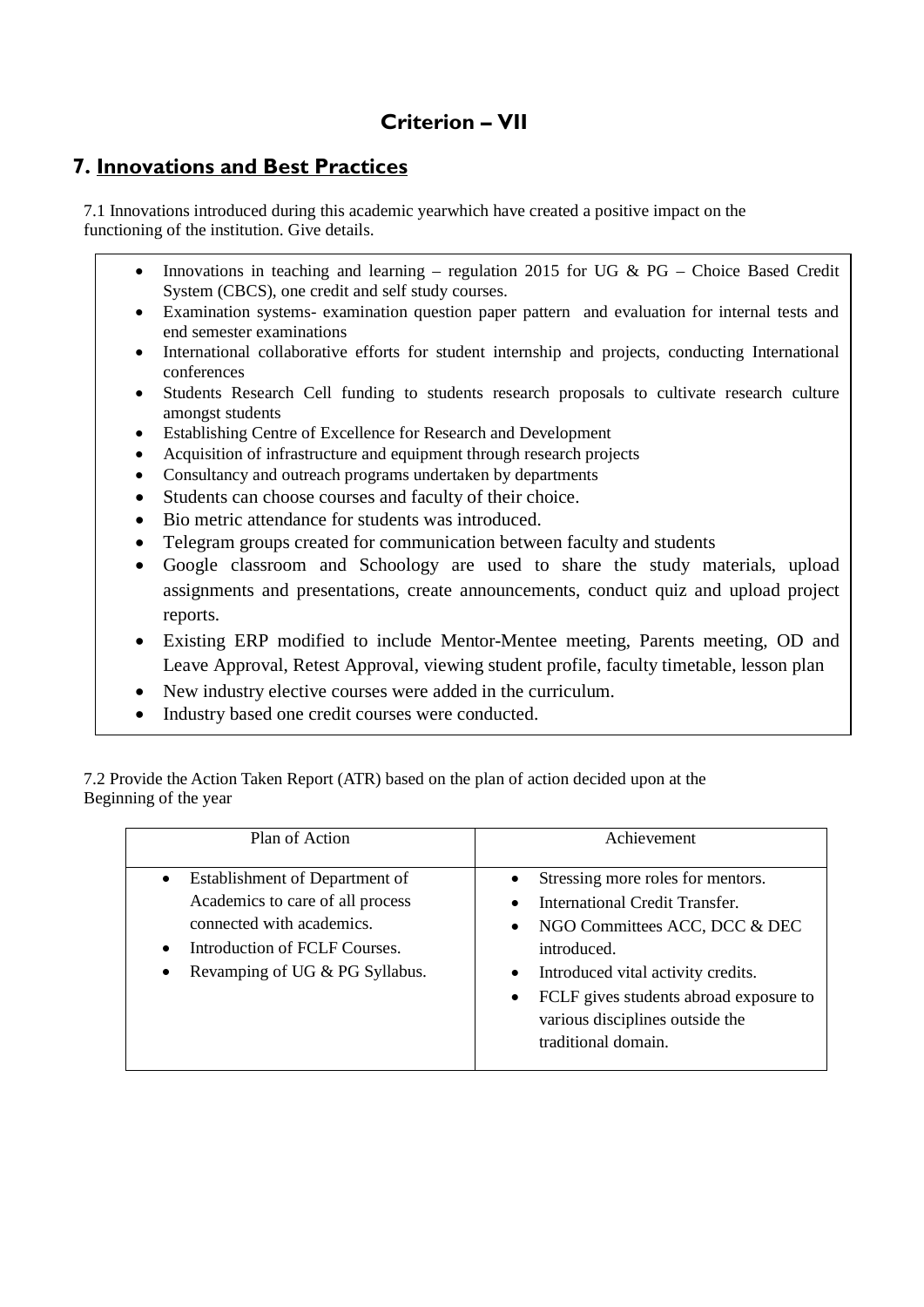7.3Give two Best Practices of the institution

- Activity based Teaching Learning and OBE
- Existing ERP modified to include Mentor-Mentee meeting, Parents meeting, OD and Leave Approval, Retest Approval, viewing student profile, faculty timetable, lesson plan

7.4Contribution to environmental awareness / protection

- Service camp conducted for faculty for control emission.
- Solar PV design and installation done.
- Environmental studies involved in the curriculum,

7.5 Whether environmental audit was conducted? Yes  $\vert \vee \vert$  No  $\checkmark$ 

7.6Any other relevant information the institution wishes to add. (For example SWOT Analysis)

- National & International Conferences are conducted regularly by all the departments
- Faculty are encouraged to attend conference conducted outside by reputed institutions and payments are reimbursed
- Faculty are given sufficient encouragement to publish papers in reputed journals
- Best faculty award are given every year
- Many programs are conducted for the benefit of stress relieving and to improve their soft skills
- Competent faculty are given promotions and increments
- Regarding the weakness, many students from rural areas are joining and their communication skill in English is very poor & hence special coaching in English have to be given

### 8.**Plans of institution for next year**

- To completely revamp the curriculum and syllabus for UG/PG
- Interactions with reputed industries  $\&$  institutions, both national  $\&$  international for academic and research activities

*\_\_\_\_\_\_\_\_\_\_\_\_\_\_\_\_\_\_\_\_\_\_\_\_\_\_\_\_\_\_\_ \_\_\_\_\_\_\_\_\_\_\_\_\_\_\_\_\_\_\_\_\_\_\_\_\_\_\_\_\_\_\_* 

*Name \_\_\_\_\_\_\_\_\_\_\_\_\_\_\_\_\_\_\_\_\_\_\_\_\_\_\_\_\_\_\_ Name \_\_\_\_\_\_\_\_\_\_\_\_\_\_\_\_\_\_\_\_\_\_\_\_\_\_\_\_*

*Signature of the Coordinator, IQAC Signature of the Chairperson, IQAC*